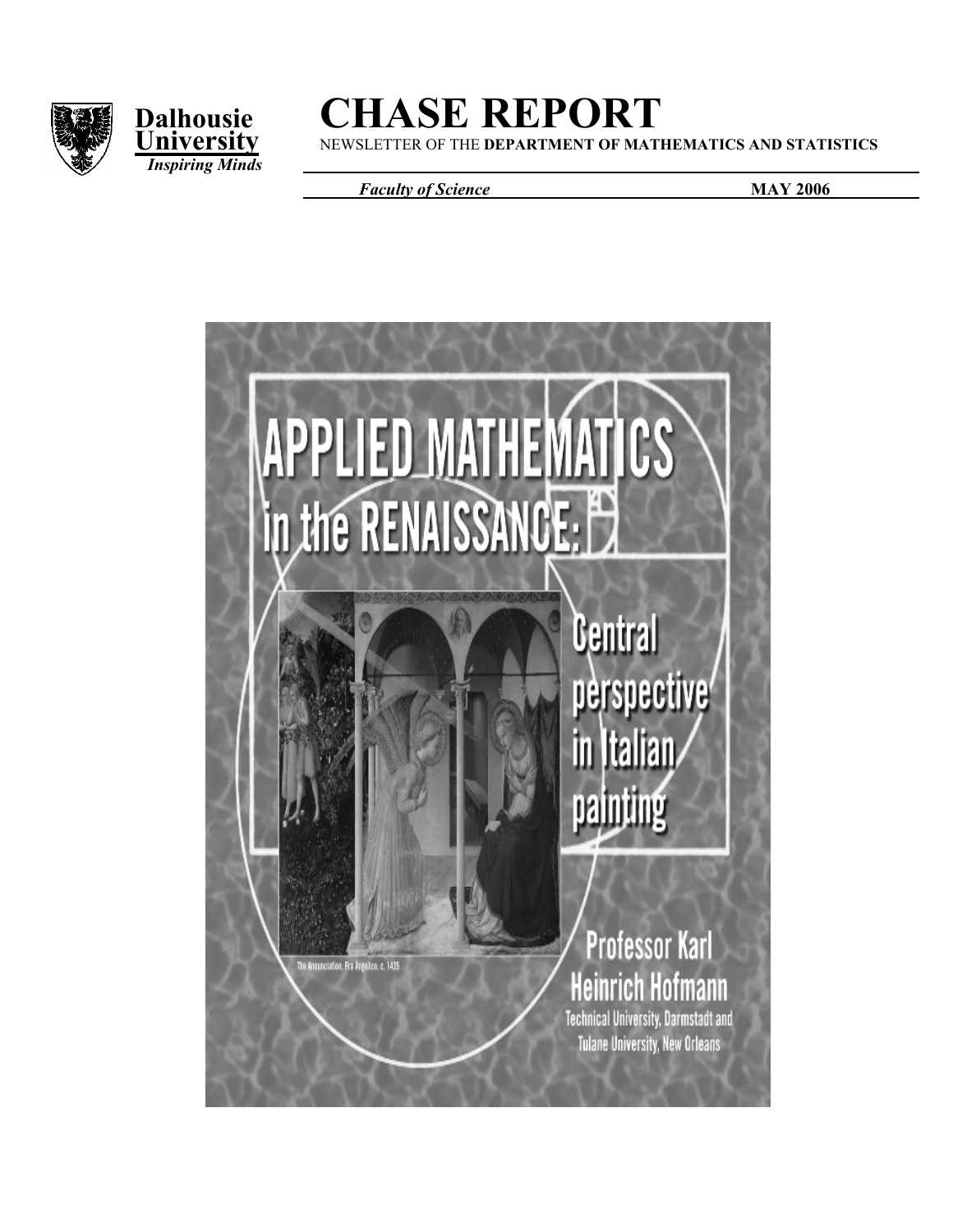#### **CONGRATULATIONS**

#### **AWARDS WINNERS**

**Sir William Young Gold Medal in Math**  *Micah McCurdy* 

**NSERC AWARD WINNERS** 

NSERC CGS-M: *Amanda Halladay* (Starting MSc Stat. Sept. 2006)

USRA: *Jillian Falkenberg Theresa Mader*

#### **GRADUATING HONOURS STUDENTS**

#### **Honours - Mathematics**

*Sarah Chisholm* First Class Honours Math *Stephen Chisholm*<br>Amanda Halladay *Amanda Halladay* First Class Honours Math, Stat **First Class Honours Math Honours Math** *Rachael Manion*<br>*Micah McCurdy Micah McCurdy* First Class Honours Math, Phyc<br>*David McNutt* Honours Math **Honours Math** 

#### **Honours - Statistics**

*Elizabete Almeida* First Class Honours Stat, Math **First Class Honours Stat, CSCI** *Liang Wu* First Class Honours Stat, Econ *Dut A. Deng* Honours Econ, Stat **Honours Econ, Stat** 

#### **GRADUATE STUDENTS**

#### **October 2005 Convocation:**

#### **Mathematics Statistics**

*Angela Siegel, MSc*<br>*Tara Taylor, PhD Jin Yue*, PhD

*Ryan Lukeman , MSc Krista Collins , MSc**Geoff Cruttwell , MSc Le Bao*, MSc *Tara Taylor ,* PhD *Connie Stewart*, PhD

#### **University Medal in Statistics**  *Liang Wu*

**Ralph & Frances Lewis Jeffery Scholarship**  *Micah McCurdy* 

**Barry Ward Fawcett Memorial Prize**  *Tomas M. Hofmann* 

> **Ken Dunn Memorial Prize**  *Alex H. MacLeod*

**Katherine M. Buttenshaw Prize**  *Theresa R. Mader* 

> **Bernoulli Prize**  *Jennifer MacDonald*

> > **Waverly Prize**   *Peter Crooks*

**Emil and Stella Blum Award in Mathematics**  *Stephen G. Newman* 

> **Ellen McCaughin McFarlane Prize**  *Marc-Andre Chavy-MacDonald*

**Lorne O.L. Titus Award** *Micah McCurdy, awarded Jan. 2006* 

#### **Department of Mathematics & Statistics Bursary**

*Rachael Sarah Manion, awarded Jan. 2006*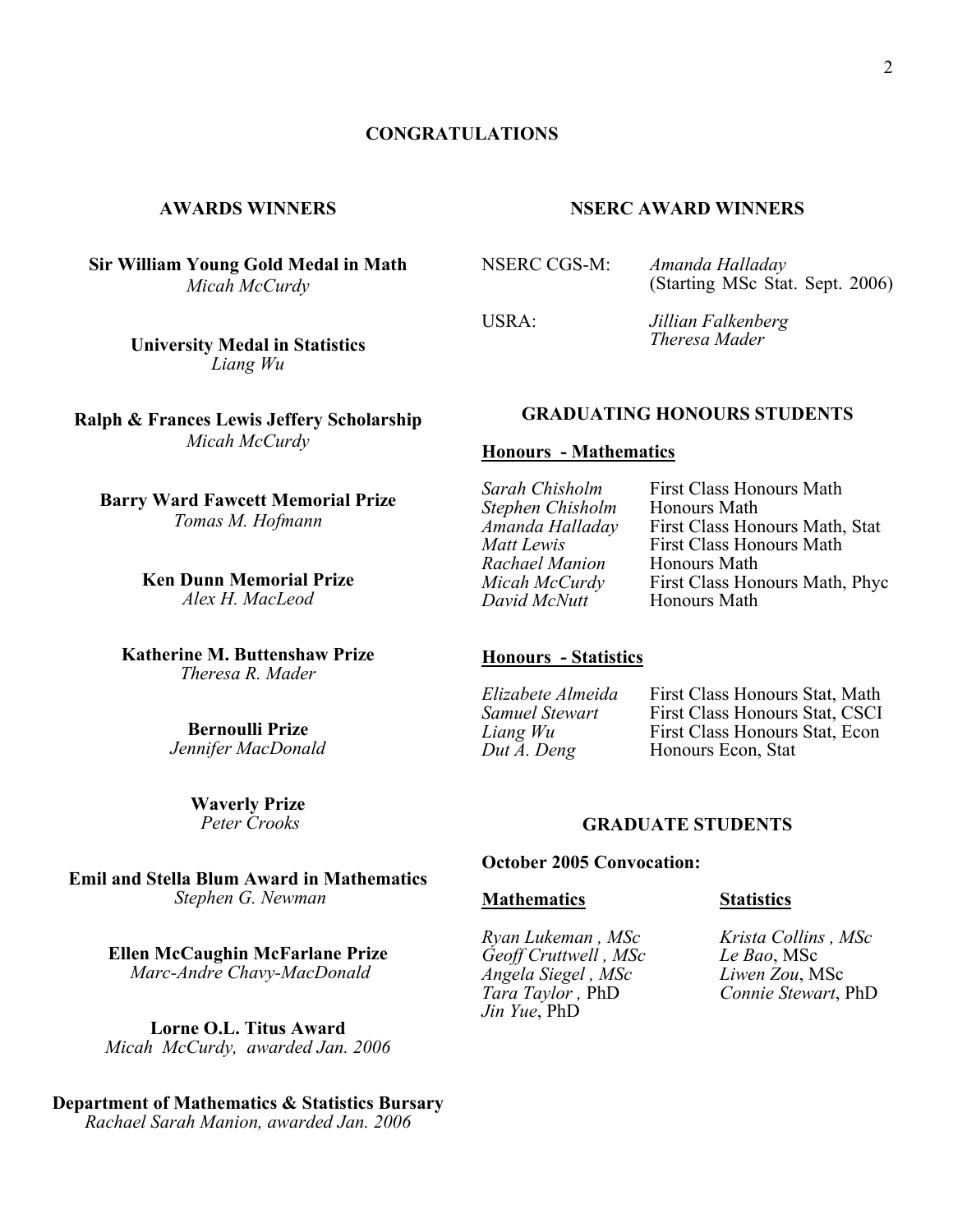#### **May 2006 Convocation:**

#### **Mathematics Statistics**

*Yanjing He*, PhD *Talia Beech*, MSc *Jeff Praught*, MSc *Chris Jones*, MSc *Josh MacArthur*, MSc *Shuyan Li*, MSc  $Caroline$  Adlam, MSc

*Sean Smith*, MSc  *Cathy Wamboldt*, MSc

#### **KILLAM SCHOLARSHIP**

*Benoit Valiron* (starting PhD Math Sept. 2006)





Angela and baby daughter Anneka at the October 2006 Convocation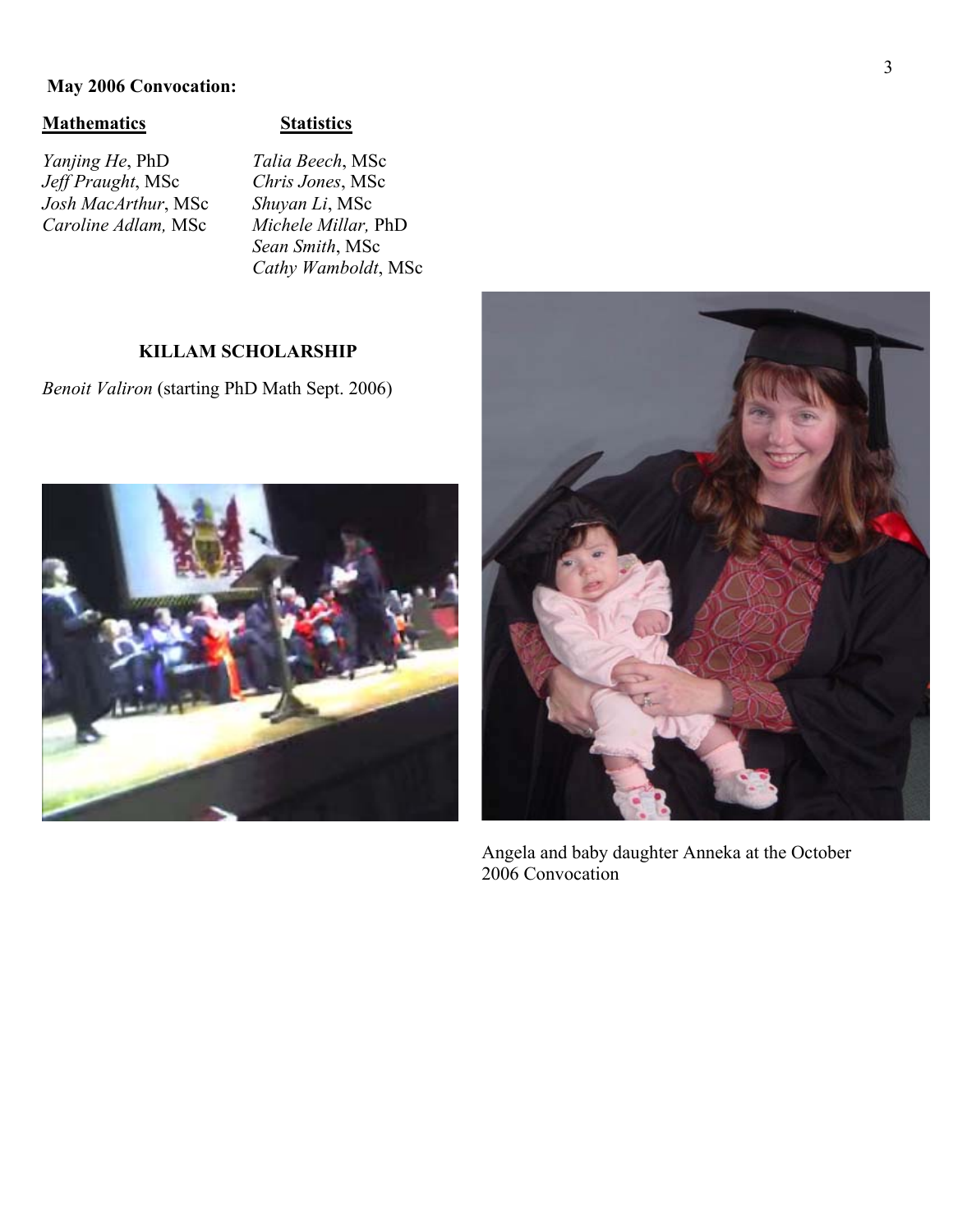#### **CHAIR'S REPORT**  by Dr. Patrick Keast

It is said that time passes quickly when you are having fun. Whether that means that time drags when you aren't, I do not know, but I will say that the last three years have gone by incredibly quickly. My term as chair ends on June 30, when Dr. Karl Dilcher takes over. There have been tremendous changes over the past three years in the Department of Mathematics and Statistics. Two new faculty arrived just as my term began, Dr. Michael Dowd (Statistics) and Dr. Roman Smirnov (Mathematics). During my term five new appointments were made, Dr. Joanna Flemming (Statistics), and Drs. David Iron, Sara Faridi, Peter Selinger and Theodore Kolokolnikov (all Mathematics). Unfortunately, Dr. Ray Spiteri took a leave of absence in my second year as chair, and is currently at the University of Saskatchewan. We can hope that he will return, but that is looking unlikely. In addition, Dr. Shigui Ruan resigned in 2004, and is now at the University of Miami. Countering the inflow of new people, during my term we have had seven retirements, Dr. Luzius Grünenfelder (2004), Drs. Chris Field, Kevin Moriarty and Dick Sutherland (2005) and Drs. Kit Bowen, John Clements and Chelluri Sastri (2006). These long-serving faculty members make up a combined 209 years of commitment to the Department and take away a collective memory of a Department whose face has changed vastly since the longest serving of them arrived in 1970.

Items of note for the past year, each documented later in the Report, include a conference to celebrate Chris Field's retirement (Aug. 15, 2005); the establishment of a lecture at the APICS annual conference named after Chris; the Distinguished Lecture by Dr. Karl Hofmann; the Atlantic Association for Research in the Mathematical Sciences Summer School, organized by Tony Thompson with the assistance of Renzo Piccinini which attracted young mathematicians from 7 countries and 6 Canadian provinces.

Our Honours programmes continue to grow. Especially gratifying is the increase in enrolment in the Statistics Honours programme, which is at the highest it has ever been. The Graduate programmes are also growing, and we are attracting a number of

excellent students in both Mathematics and Statistics. Our Outreach Programmes report describes a very good year of activities by the Outreach team, involving high school students and teachers. All in all, I think that the Department has had a wonderfully successful year, and I have had an enjoyable term as chair. I shall miss being in the centre of all the activity.

I have had a good three years, made so by the hard work of the members of the Department, efforts that it is easy to take for granted because nobody complains! I would like to thank everyone for their help, advice and understanding, and for the willingness to take on tasks uncomplainingly, and for carrying them out efficiently. I think few chairs are so lucky as I have been.

#### **ALUMNI AND FACULTY NEWS**

Todd Grimm (MSc, 1999) is now happily married, living in Moncton, NB. He has been working as a mathematician for SPIELO (a GTech Company) since July 2004. One of his co-workers is Mark MacIsaac (MSc, 2002).

#### **MATHEMATICS CAN TAKE YOU ANYWHERE; EVEN TO THE OLYMPIC GAMES**  by Dr. Patricia Benoit

 While at Dalhousie, Patricia Chafe (née Benoit), Ph.D. '99, divided her time between the Chase building and the local skating club; seven years later, her love of mathematics and figure skating have completely merged.

Patricia began skating as a young woman growing up in Nova Scotia and continued while she was doing graduate work in mathematics with Alan Coley at Dalhousie. She became a coach, an official, and then a volunteer director on the Board of Skate Canada, the national governing body for figure skating. Following graduation in 1999, Patricia was pursuing a traditional career as a mathematician: first as a professor and then as an analyst for the department of National Defence. That is, until February 2002, when the sporting world watched as figure skating collapsed in controversy.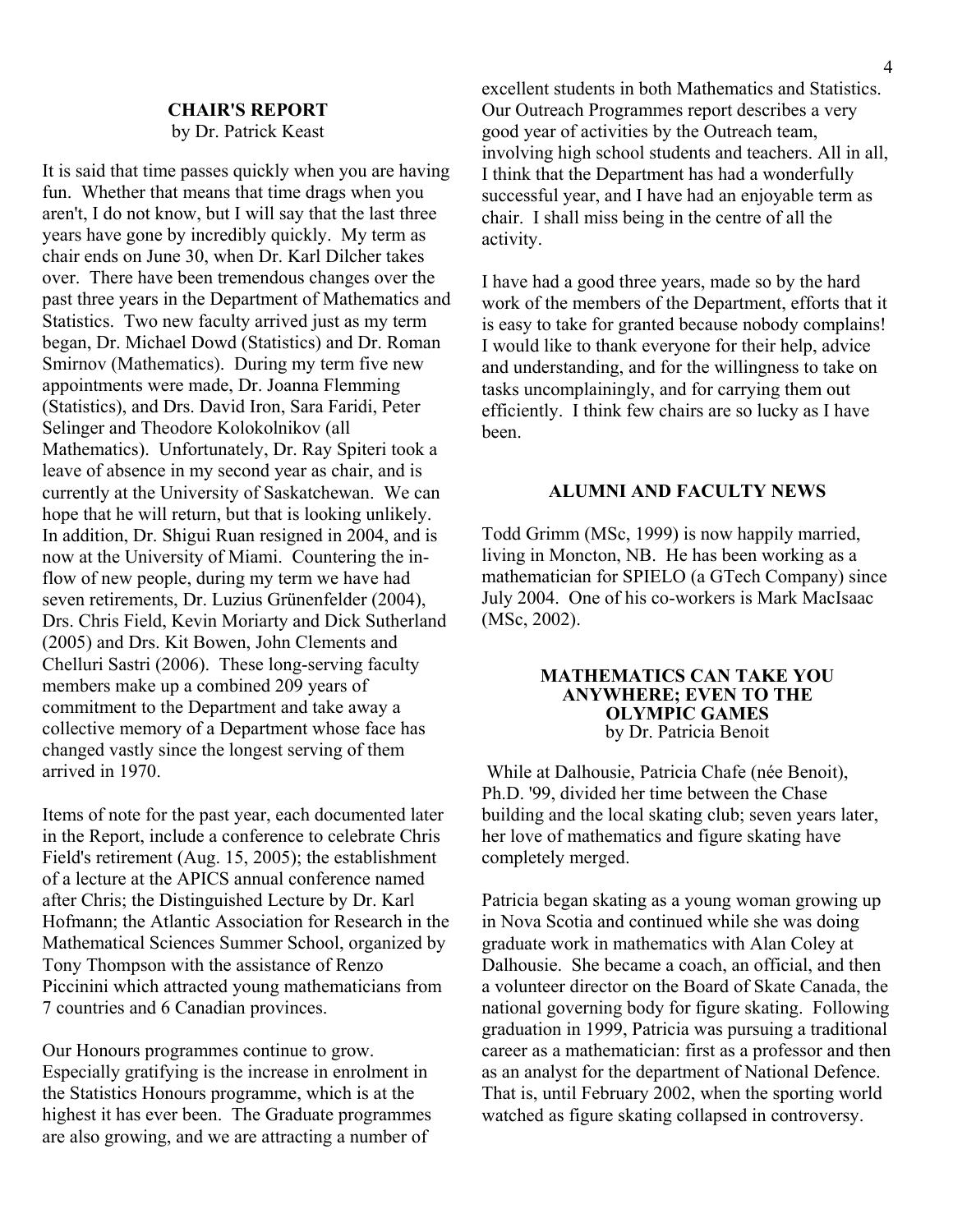At that point, Patricia's career took a new turn. She accepted a "once in a lifetime" challenge and shifted her career to become an analyst in the world of sport. Since that time Patricia has collaborated with international colleagues to assist in the development of a new scoring system for figure skating. The revolutionary system is now used at all figure skating competitions in Canada and internationally. In fact, it was used at the Olympic Winter Games in Turin, Italy in February, 2006. Patricia has also used her mathematical skills to develop a low-technology option for the new scoring system to be used in skating clubs in Canada and worldwide.

Today, Patricia has taken the combined experience of traditional mathematics and working in the international sport industry to become the president of *Jump Beyond Inc*., a strategic analysis firm focusing on Canada's sport industry. Her work involves client consultation, systems and risk analysis, optimization and research to develop new and innovative techniques for the sports industry, with a specialization in figure skating.

In short: Patricia takes her computer and math algorithms to the rink, puts on her skates, and for the past two years has been providing a mathematical competitive edge to the Canadian Olympic Figure Skating Team - a great and unique application of mathematics!

#### **CFI AWARD SUMMARY**  by Dr. Joe Bielawski

Dr. Joseph P. Bielawski was awarded a Canadian Foundation for Innovation (CFI) infrastructure project grant to establish a cluster-computing platform at Dalhousie University with capabilities sufficient for modelling and analysis of genome data. In addition to allowing the purchase of an 80 core-cpu computer cluster from Sun Microsystems, this award funded significant upgrades to the computer equipment facility located in the Chase building, where this platform will be located. This new infrastructure provides a genomics research capability otherwise unavailable in the Department of Mathematics & Statistics at Dalhousie. The project was made possible by significant matching funds from SUN Microsystems, the Nova Scotia Research and

Innovation Trust, and a start-up fund from the Faculty of Science awarded to Dr. Bielawski.

This computer infrastructure will support a research program dedicated to studying the process of adaptive evolution in the genomes of pathogenic bacteria. The program is unique in two respects. First, sophisticated statistical methods will be developed and used to scan genomes for the signals of adaptive evolution. Second, the program will focus on comparison of genomes from pathogenic bacteria and their nonpathogenic relatives. Practical results of the research include: (i) discovery of adaptive trait genes; (ii) identification of genetic markers useful for population analysis; and (iii) a greater understanding of the genomic context in which adaptive bacterial diversification occurs. Such results will be of value in the effort to understand the genetic basis of pathogenicity, particularly because pathogenic microorganisms remain the single most important health threat worldwide. Of immediate interest are the genes exhibiting a strong signal for adaptive evolution, as they can be promising targets for drug therapy.

#### **DEPARTMENT NEWS**

Dr. Alan Coley is the Chair of the Space and Astronomy Grant Selection Committee of NSERC for 2006-2007.

Dr. Richard Nowakowski has accepted an appointment to the NSERC Pure and Applied Math B Grant Selection Committee.

In August 2006, Dr. Chris Field was elected as a Fellow of the American Statistical Association. Also, in October, at the annual meeting of the Mathematics, Statistics and Computer Science section of APICS (Atlantic Provinces Council on the Sciences) an annual lecture, the Field Lecture, was named after him.

In September 2006 Joe Bielawski was appointed as an associate in the Canadian Institute of Advanced Research (CIAR) program in Evolutionary Biology.

Vaneeta Grover presented: "My Experiences Working as a Biostatistician" at APICS 2005: Workshop on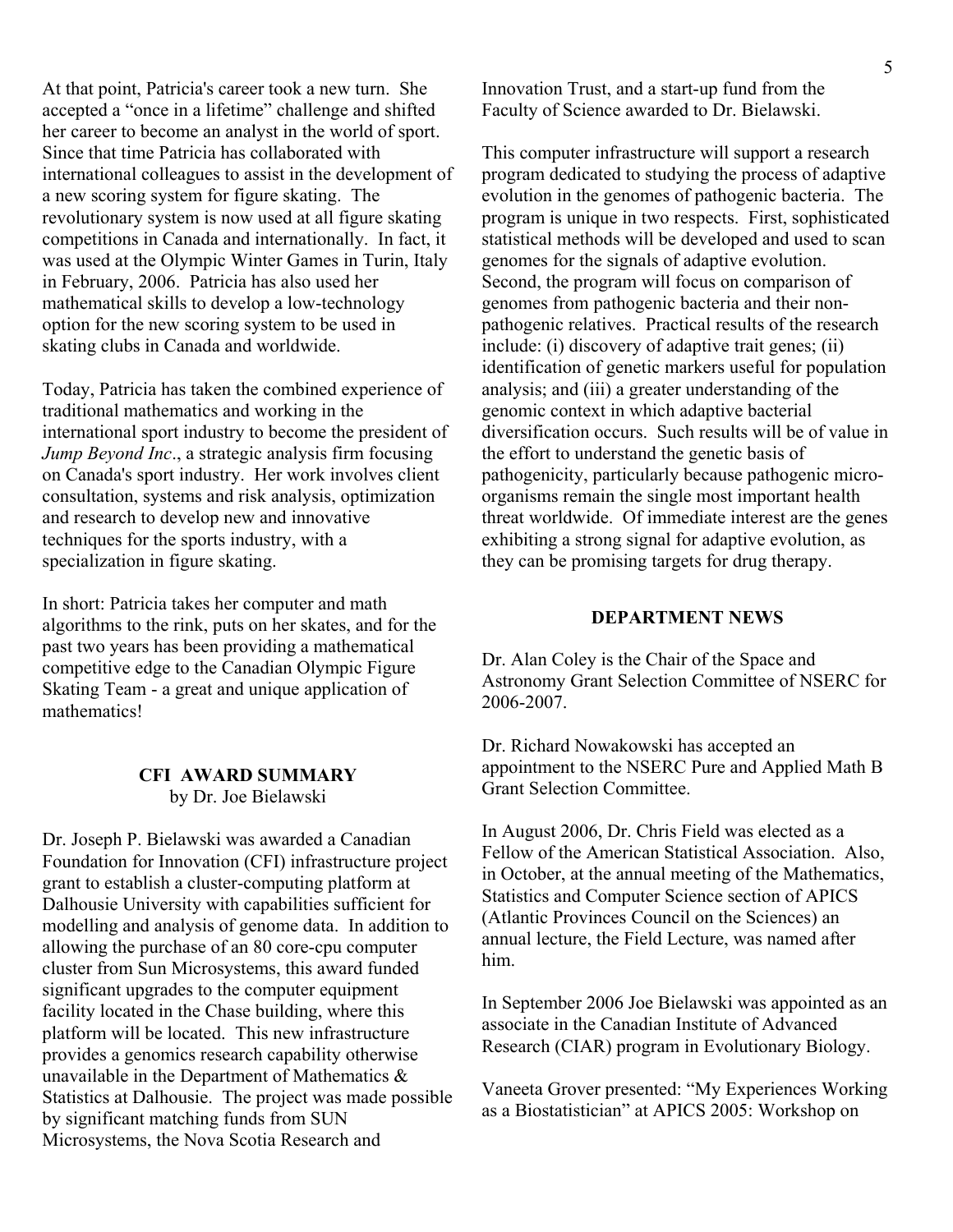Robust and Computationally Intensive Statistical Models at Acadia University, October 21-23, 2005.

Dr. Jin Yue: "The invariant theory of Killing tensors and Drach potentials", Oct 22, 2005, APICS 29th Annual Conferences, Faculty Contributed Session, Acadia University, Wolfville, Nova Scotia.

Mar 1st - 3rd, 2006, Dr. Jin Yue was invited for a visit to the Department of Mathematics, University of South Florida, Tampa, Florida and gave a Colloquium entitled "The Hamiltonian Approach to Solving Differential Equations".

Vaneeta Grover attended the First Canadian Genetic Epidemiology and Statistical Genetics Workshop from March 30-31, 2006, held at the Field's Institute, in Toronto.

Roman Smirnov, *Hamilton-Jacobi theory of orthogonal separation of variables in the framework of Cartan's geometry* Mathematical Physics Seminar, CRM, Montreal, January 24, 2006.

Roman Smirnov, *Geometric invariant theory on Killing tensors,* 2005 Fall Central Section Meeting organized by the AMS, Special Session on Geometry of Differential Equations, Nebraska, Lincoln, USA, October 21-23, 2005.

Roman Smirnov, *Superintegrability of the Calogero-Moser model via invariant theory and symbolic analysis,* Foundations of Computation Mathematics Conference, Workshop on Symbolic Analysis, Santander, Spain, July 4-6, 2005.

Roman Smirnov, *Superintegrability of the Calogero-Moser model and invariant theory,* The Second International Conference on Superintegrable Systems in Classical and Quantum Mechanics, Bogolyubov Laboratory of Theoretical Physics of the Joint Institute of Nuclear Research, Dubna, Russia, June 27 - July 1, 2005.

Roman Smirnov, *Generalized Killing tensors: At the confluence of differential geometry, invariant theory, mathematical physics and representation theory,* Symmetry in Nonlinear Mathematical Physics Conference, Institute of Mathematics, Kyiv, Ukraine, June 20-26, 2005.

Roman Smirnov, *On bridging the gap between invariant theory and the study of Hamiltonian systems,*  Formal Geometry of PDEs and Integrability Workshop, Brock University, June 7-8, 2005.

#### **NEWS FROM THE DEPARTMENTAL LIBRARY**

by Dr. Karl Dilcher

Over the years we have had regular book sales aimed at students, where we sold out-of print and mainly elementary textbooks for a few dollars. The proceeds, hundreds of dollars each time, were used to supplement the mathematics and statistics library budget, mainly through the unbureaucratic purchase of books on special sales, thus getting more book for the buck.

Through the generosity of retired faculty members and other faculty and graduate students we also have a growing collection of high-quality upper-level textbooks and research monographs for sale. Those are books of which we already have copies in the library.

We are now offering these books, the number of which has grown to a few hundred, through an on-line catalogue. While the "market value" of many of these volumes is often quite high, I would like to offer them to all members, alumni, or friends of the department for a standard price of \$10 for a hardcover, or \$5 for a paperback, and less for very small or worn-out books. Our aim is to find good homes for these volumes, while getting more funds for purchasing new books.

So, please visit

http://www.mathstat.dal.ca/~dilcher/oldbooks.txt Permanent Booksale

Of course, further donations of any mathematics, statistics, or related books of any kind or vintage are always welcome.

Karl Dilcher (dilcher@mathstat.dal.ca) Department Library Representative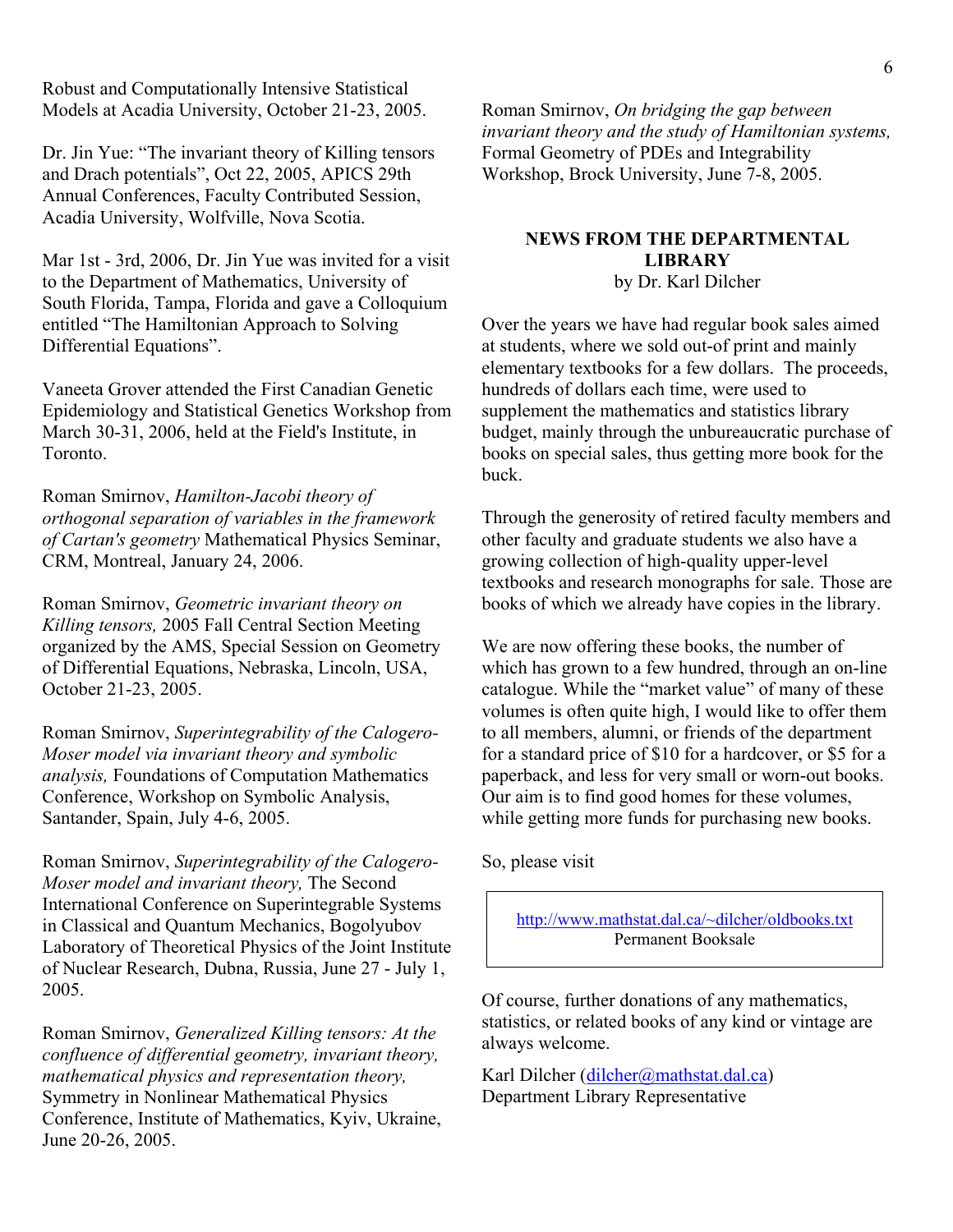#### **NEW MATHEMATICS AND STATISTICS DEPARTMENT WEBSITE LAUNCHED – AUGUST 2005**  by Dr. Roman Smirnov

After several months of planning and design, the new Mathematics and Statistics Department website was successfully released shortly before the start of the Academic Year 2005-06. The site was developed by Rachel Su, a Dalhousie co-op student, with input from the supervisory committee (Pat Keast, Dorette Pronk and Roman Smirnov) and the rest of the department. In particular, Gretchen Smith provided Rachel with a number of interesting documents pertinent to the history of the department, while Jin Yue generously donated for the project a substantial number of photographs of the Chase Building. The development of the new website was aimed to help more effectively disseminate information about the department on the WWW, as well as to make sure that the website functions as an important departmental resource. The design of the new website is compatible with the official Dalhousie Web site design, showing at the same time a number of unique features that enhance the image of the department within the Dalhousie community. Thus, for example, every time someone visits the website, it randomly generates a different image of the Chase Building and a Mathematical or Statistical quotation. The website is an ongoing project, - feedback on the new site is strongly encouraged as are thoughts on how to develop the site in the future. Starting in June 2006, Pat Keast will handle the maintenance of the site including additions, troubleshooting, and alterations.

Visit http://www.mathstat.dal.ca/.

#### **THE APPLIED MATHEMATICS/HUMAN PHYSIOLOGY RESEARCH GROUP**  by Dr. John Clements

 This research program is supported by NSERC (Natural Sciences and Engineering Research Council of Canada) and CIHR (Canadian Institutes of Health Research) via the following grants: John C. Clements, NSERC Discovery Grant, "*Isolated Heart Model*" (2004-09), John C. Clements, NSERC-Collaborative Health Research Project (CHRP) Grant, "*Physiologically Accurate Simulation of the Human* 

*Heart's Electrical Activity Under Arrhythmogenic Conditions*" (2003-07) and John C. Clements with B.M. Horacek, CIHR Grant, "*Spatiotemporal Dynamics of Ventricular Tachycardia and Ventricular Fibrillation in a Three-Dimensional Anisotropic Heart Model*" (2004-07).

Heart disease remains the leading cause (39%) of death in developed countries. The majority of these deaths occur suddenly due to ventricular tachycardia (VT) that deteriorates into ventricular fibrillation (VF). Mathematical modeling and computer simulations play an important role in understanding and treating the fundamental mechanisms of these events. The main objective of our research is the development of anatomically and physiologically accurate models of the human heart to simulate and characterize such events. Our model simulations---which include normal and ectopic activation, reentrant activation, and afterdepolarizations --- provide insight into the mechanisms of VT/VF, and into the effects of therapeutic interventions (by means of catheter ablation and antiarrhythmic drugs) in patients suffering from ventricular tachyarrhythmias. One of our specific aims is to develop a clinical procedure, assisted by body-surface potential mapping (BSPMs) for guiding catheter ablation in patients with lifethreatening arrhythmias.

**John Fitz-Clarke** (MD, PhD) models cardiac dynamics and heart arrhythmias including fibrillation. **Jeffery Praught** has just completed the requirements for an M.Sc. in Mathematics. In his thesis "*A hybrid model for propagation of activation in human cardiac tissue"*, Jeff describes in detail the microscopic and macroscopic level modeling of cardiac activation in the Dalhousie propagation (hybrid) model and shows how it can applied to the problem of calibrating heart pacemaker resynchronization after surgical implantation. **Garrett MacLean** and **Rebecca White** are graduate students working on a very important problem in electrophysiolocal imaging; which is that of identifying and localizing from BSPMs the sources of monomorphic and polymorphic VT in patients prior to ablation surgery. The topic areas related to our groups' research include mathematical modeling, analysis (wavelet theory), dynamical systems, ordinary and partial differential equations and numerical analysis.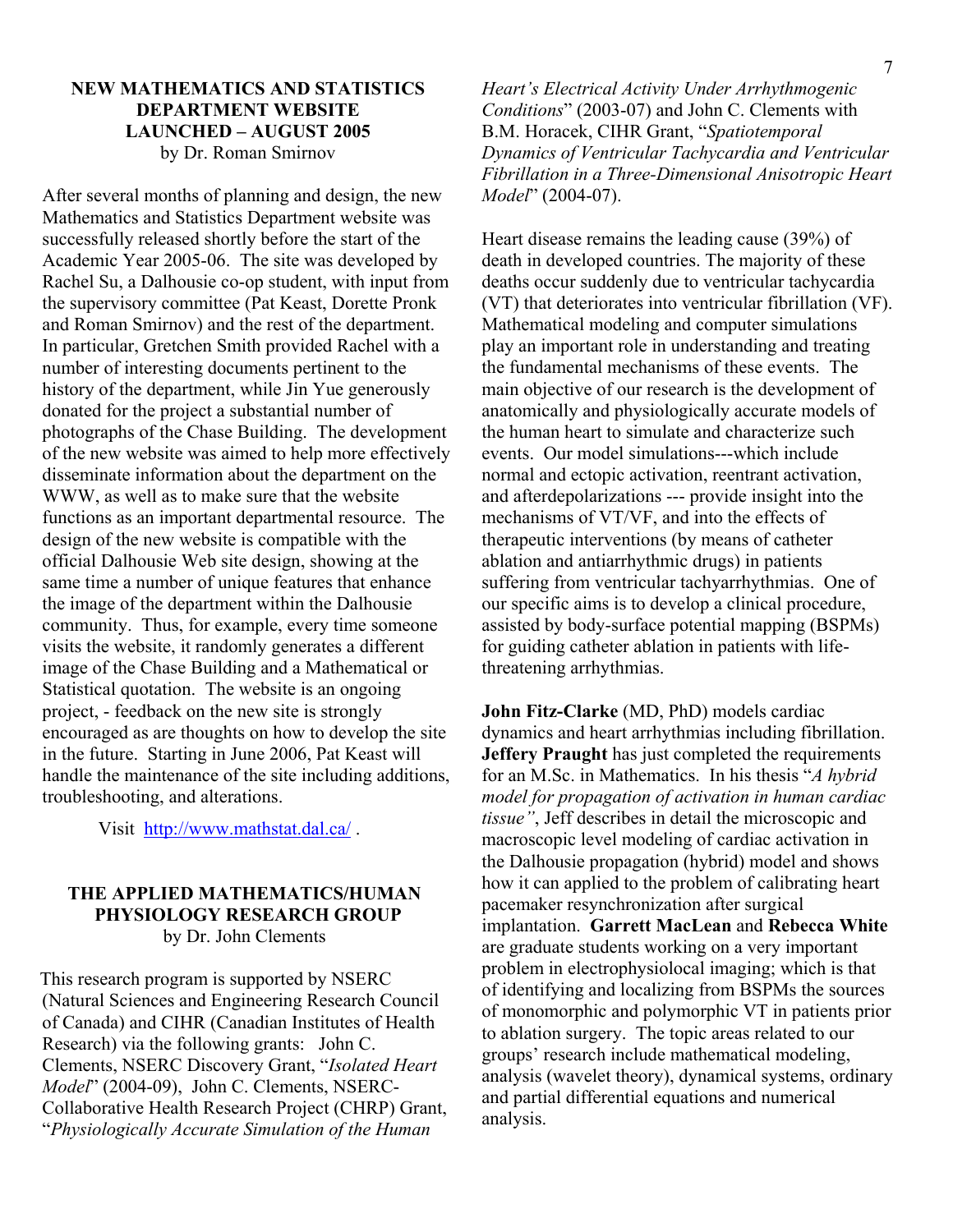#### **THE MATHEMATICS & STATISTICS COOP PROGRAM**  by Dr. John Clements

**Co-operative Education** is a program that combines academic studies with career related work experience. Students alternate 3 work terms with their normal academic study and graduate with a Bachelor of Science, Co-op. Students must apply before the start of their second year of studies and must have achieved at least a 3.0 GPA. Currently there are two students in our Co-op program: **Jennifer MacDonald** and **Erin MacIntosh. Jennifer** completed her third work term (with **Statistics Canada**) in December and will be graduating this May having also completed all of the requirements for the **Certificate in Actuarial and Financial Mathematics. Erin MacIntosh** completed her third work term (with **MathResources Inc.** here in Halifax) and will be graduating in October of this year. We have been fortunate to have exceptional students in this program and look forward to expanding the numbers in the future.

#### **STATISTICS DIVISION**  by Dr. Bruce Smith

The Statistics Division was pleased to welcome new faculty member Joanna Mills-Flemming in July, 2005. Joanna's appointment adds to a growing research group in Environmental Statistics, which together with Statistical Genetics, represent major areas of research focus for the division.

Chris Field took early retirement beginning July, 2006. This is retirement in name only, as Chris remains very active in research and graduate supervision. Chris was elected as a Fellow of the American Statistical Association at the Joint Statistical Meetings in August, 2005. Congratulations, Chris.

Kit Bowen will be retiring July 1, 2006. Kit's superb and dedicated teaching has benefitted many a Dalhousie student, and she will be sorely missed. We wish you the best in retirement, Kit.

Wade Blanchard, who served ably as our statistical consultant for over 10 years, has left the Statistical Consulting Service to pursue Ph.D. studies full time. Good luck with your studies Wade, and many thanks for a job well done.

Vaneeta Grover, a current Ph.D. student, is working part time as our statistical consultant. Her experience as a Biostatistical Consultant at the University of Saskatchewan is an asset.

## **MATHEMATICS DIVISION**

by Dr. Jeannette Janssen

This was a fine year for the Mathematics division, with new faces, new initiatives and new ideas. The rejuvenation of the division continued, with three new faculty members starting in the past year. The division has record numbers of new graduate students and post doctoral fellows, many of them working with the newer faculty. In the two-and-a-half years before I started my directorship I was away from the Chase building a lot because of sabbatical and maternity leave. When I came back last September, energy levels were at a height not seen (my colleagues tell me) since the mid-eighties.

Our undergraduate program is also undergoing a renewal. Five new courses will be starting next September. A new Calculus course for Life and Social Sciences will differentiate our first year courses, and offer more choice for students in different disciplines. Four new Math electives at third year level or higher enrich the course offerings for our students, and reflect the interest of new faculty members.

Mathematics seems to be increasing in popularity among students, and also in society at large. In my advising hours, I see many students from other disciplines that are contemplating a minor, shared major, or even a switch to a major in Math. The interest in Math Circles and the Math League keeps growing. Jason Brown, writing in the CMS NOTES as Vice-President Atlantic Region, gives some more examples that indicate a higher profile of Mathematics in society: movies such as *A Beautiful Mind* and *Proof*, the television show NUMB3RS, the JUMP program pioneered by Governor General's award winning playright, and mathematician, John Mighton, and even the Sudoku craze. Jason's conclusion is that mathematics and mathematicians have become "cool". Whether this is a passing fad or a genuine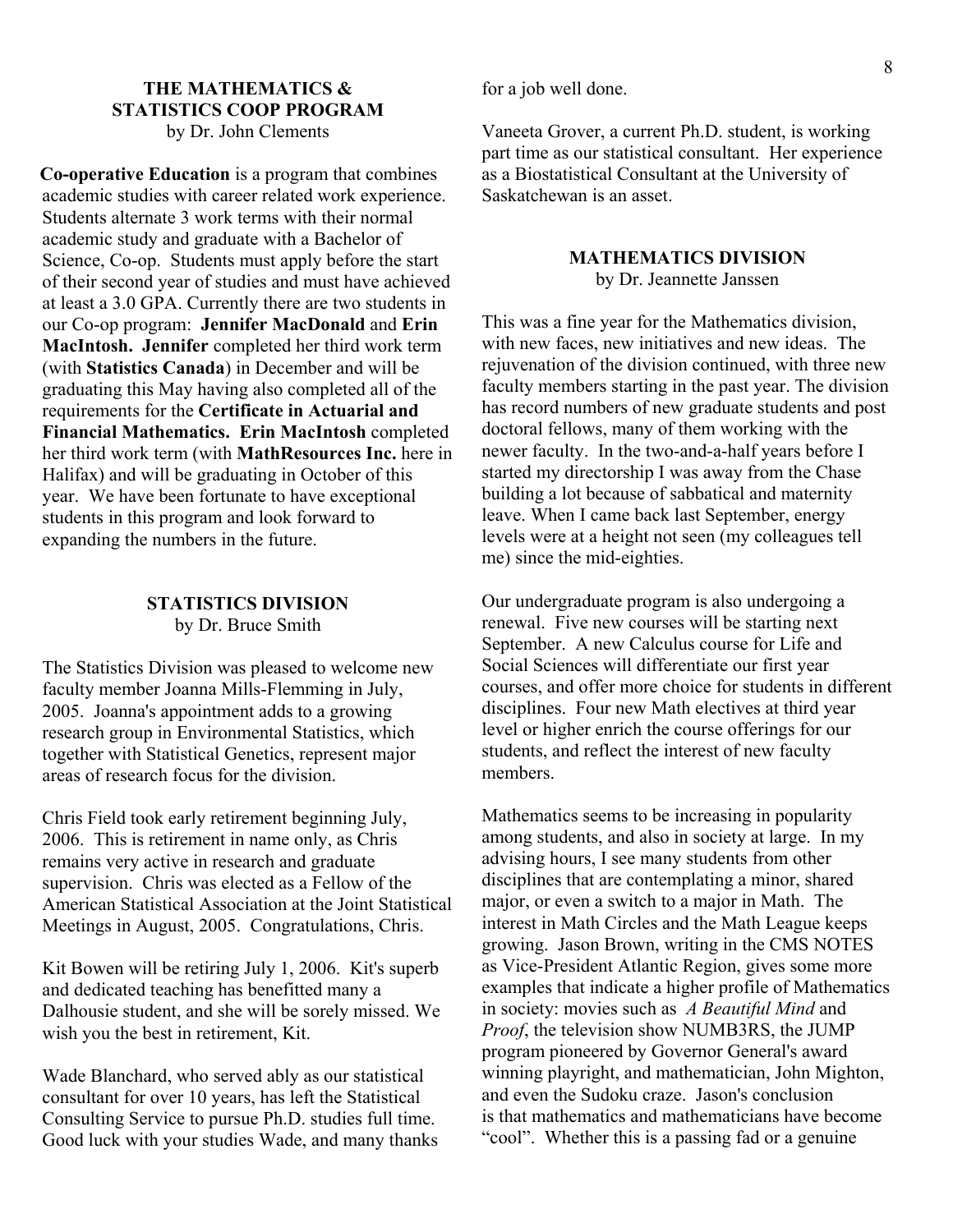trend remains to be seen, but whatever the case, these are good times for Mathematics at Dalhousie. I am looking forward to another good year.

## **MITACS PROJECT**

by Dr. Jeannette Janssen

The project Modelling and Mining of Networked Information Spaces (MoMiNIS) saw a doubling of its funding from MITACS this year. The project is led by Jeannette Janssen and Evangelos Milios (CS), and supports nine researchers and fourteen students in five universities across Canada. In our department, MoMiNIS supports graduate students Bob Garrish and Changping Wang, and involves Emma Connon, who worked as a research assistant for Dr. Janssen, and Theresa Mader, an undergraduate summer research student. MoMiNIS will also fund a post-doctoral fellow starting September 2006, Pawel Pralat. The external sponsors of MoMiNIS are the Canadian Security Establishment and TARA, a conglomerate of telecommunications companies.

The goal of MoMiNIS is to study complex networks. These networks can be real, such as the Internet, or virtual, such as the World Wide Web, a network of email exchanges, or a network representing the interactions of proteins in a cell. The main focus of MoMiNIS research in our department is the development and analysis of stochastic models for such networks.

#### **NEW NSERC GRANTS**

| Dilcher, K.H. | \$15,000 |
|---------------|----------|
| Fraser, A.J.  | \$6,000  |
| Gu, H.        | \$15,000 |
| Selinger, P.  | \$30,600 |
| Taylor, K.F.  | \$16,000 |

Most faculty members hold continuing NSERC grants.

#### **RETIREMENTS**  by Dr. Patrick Keast

**Dr. Kit Bowen** joined the faculty in July 1985. She received her PhD degree, in Marine Biology, from the Scripps Institution of Oceanography in San Diego. Much of her teaching over the past 21 years has been in classes where most of the students were majoring in something other than mathematics or statistics. She has consistently done an excellent job for us. In addition, she has contributed to the supervision of many MSc students, especially in Health Professions. She will be sorely missed by us, and by many other Departments. We are losing a colleague who has contributed far beyond her job description. Replacing her is going to be a challenge.

**Dr. John Clements** came to Dalhousie in July 1970, after completing his PhD at the University of Toronto. He has been involved in every aspect of the Department over the years, as teacher of many different classes at all levels, as Cooperative Education Director, as Director of the Mathematics Division, and as supervisor of a long list of MSc and PhD students. Despite the administrative and teaching load he assumed, he has always had an on-going solid research programme. One of his passions is glider flying, and one of his research interests is optimal control as it applies to efficiently navigating aircraft. Not many of us get to do research into our hobbies. His retirement will be from teaching and administration only; his research programmes and student supervision will continue.

**Dr. Chelluri Sastri** (or simply, Sastri as everyone calls him) has been in the Department since July 1979. He completed his PhD at the prestigious Courant Institute in 1973, and held visiting research positions at Courant, Waterloo and the University of Saskatchewan before coming to Dalhousie. During his 27 years in the Department he has taught an unusual variety of classes, reflecting his interests in two distinct areas, applied probability and symmetries of differential equations. He has held the position of Director of Mathematics, and has for several years organized a Canadian Mathematics Society summer camp for high school students. Sastri will retire from teaching and administration only. His research programmes will continue both here and with colleagues in Italy.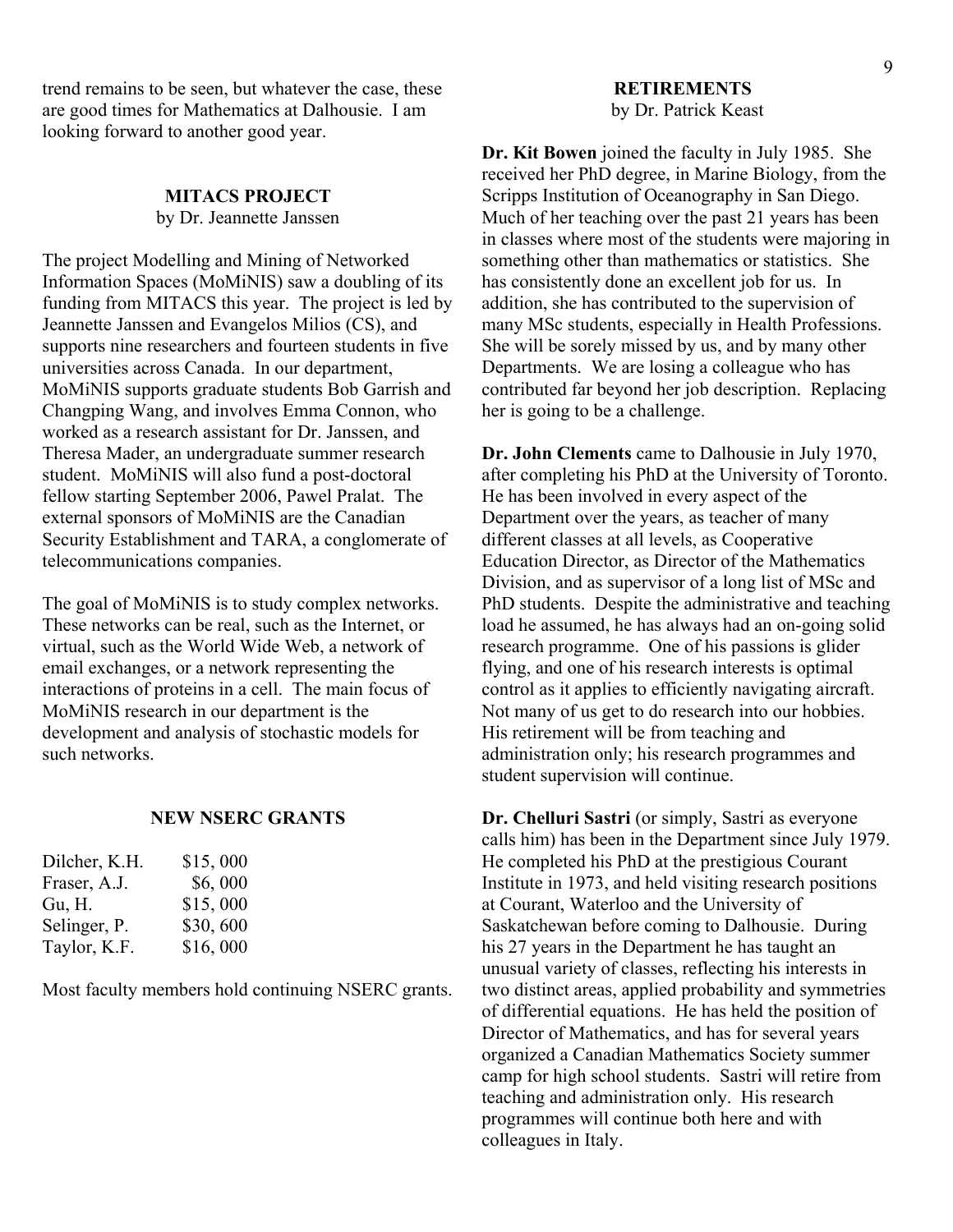#### **PROMOTIONS AND TENURE**

Dorette Pronk was awarded tenure and promotion to Associate Professor.

Bruce Smith was promoted to Professor.

Chelluri Sastri was promoted to Professor.

#### **NEW FACULTY**

Two new faculty members have joined us since May 2005. Dr. Joanna Mills Flemming started in July 2005 and Dr. Theodore Kolokolnikov in January 2006. Joanna completed her PhD, under the supervision of Dr. Christopher Field, in 2000. Before returning to Dalhousie to take up a position as an Environmental Statistician, Joanna worked as an actuary, and then held a postdoctoral position in the University of Geneva.

Dr. Kolokolnikov completed his PhD at the University of British Columbia in 2004, and then held an NSERC postdoctoral fellowship at Ghent University in Belgium. He works in the area of partial differential equations and was supervised by Dr. Michael Ward, who was also the supervisor of Dr. David Iron who joined us in 2004.

These new faculty members, and the others who have joined the Department, truly have raised the level of energy and activity around us. We hope that they will be able to continue in the tradition of long service provided by the retiring faculty.

#### **DALHOUSIE UNIVERSITY MATH AND STAT SOCIETY**

In an effort to stay out of trouble, the Undergraduate Society (DUMASS) tried to keep busy this past year with regular events. We had a handful of Aftermaths throughout the year, at the Grad House and Dooly's and at Freeman's. The fall semester saw the first of what we hope will become an annual series of Charity Games Nights: we organized tables of board games and donated the proceeds to the Metro Food Bank. The Night was a great success and DUMASS matched the funds raised during the evening for a total of \$125,

which the Food Bank greatly appreciated. We tried to alleviate some of the February blues by planning a movie night in the Colloquium Room and the Annual Wine and Cheese during that busy month. Although we did not pop any popcorn, we gorged ourselves sufficiently on goodies while watching some clever (and, sadly, not so clever) movies. On February 10, 2006, we saw the Colloquium Room, where we have spent so many lectures staring at the assorted math decorating the black board, transformed by candles, hors d'oeuvres, and a whole cartload of wine. As the hours waxed on and the level of wine waned, we all forgot about our collective stress level and enjoyed the company of friends. This March, DUMASS planned a Ski Trip, open to Math and Stats students and their friends, which was a success despite the unreliable weather. We also offered tutorials for the December 2005 Exams, as is the tradition. In collaboration with the Math and Stats Graduate Students' Society, we celebrated Hallowe'en in style and continued offering the tutorials in April 2006. This summer also promises more events planned by both societies and it has been great to see our communities grow closer together. We are currently organizing a trip to Montréal to attend the 2006 Canadian Undergraduate Mathematics Conference at McGill University and are very excited about it!

We had an awesome year and we wish the DUMASS Council 2006-2007 great luck for the upcoming year:

Lindy DeCoste - President Dave Claire – Vice President Theresa Mader - Treasurer Jill Falkenberg – Secretary Jim Parks – DSS Representative

 By: Rachael Manion, Dave McNutt, Sarah Chisolm, Amanda Halladay, Micah McCurdy, Jill Falkenberg and Steve Chisolm.

#### **GRADUATE STUDIES REPORT – MATHEMATICS**  by Dr. Keith Johnson

There were 10 PhD and 15 MSc students enrolled in mathematics during the 2005/2006 academic year. At the October convocation, Tara Taylor and Jin Yue each received the PhD (supervised by Dorette Pronk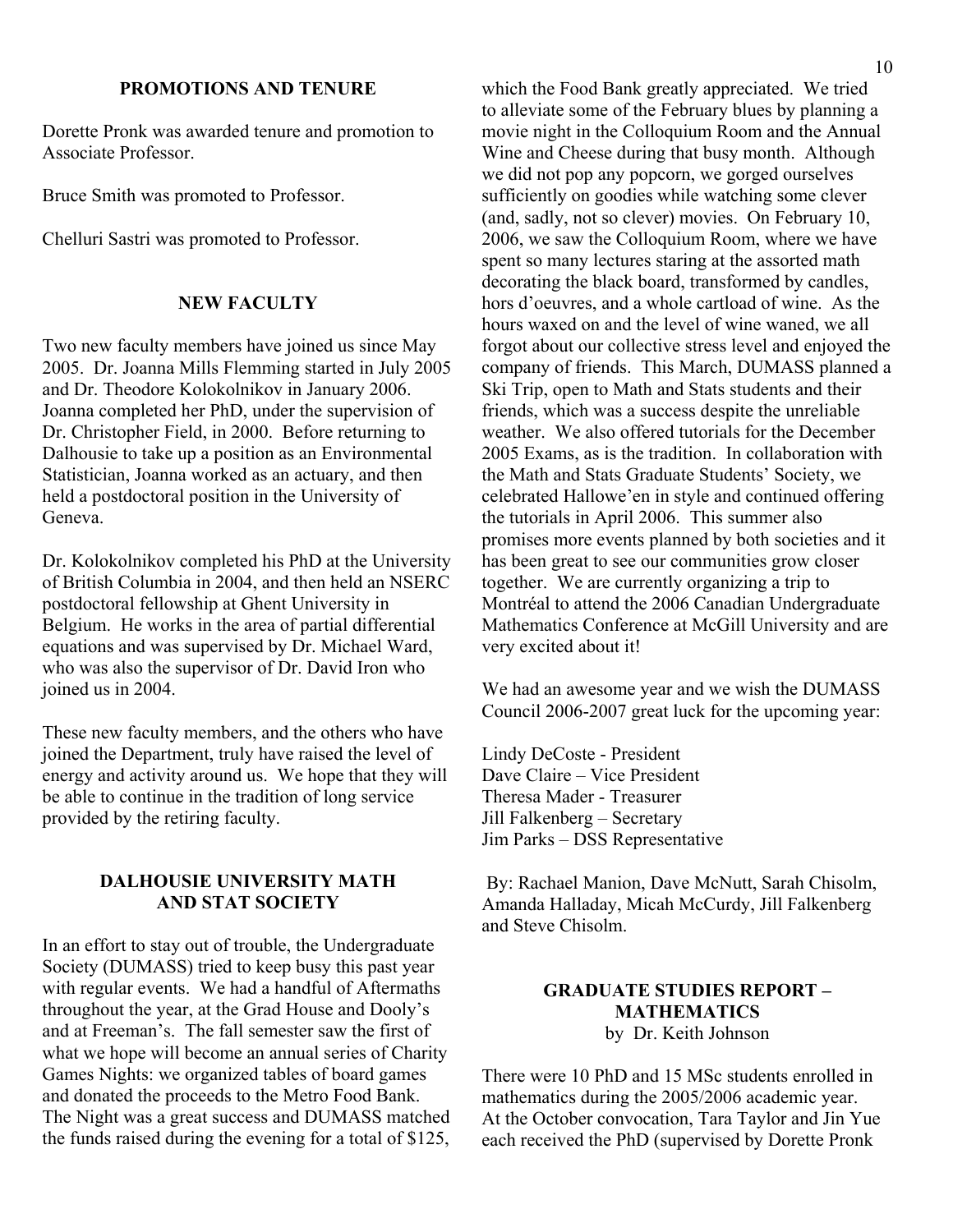and Roman Smirnov respectively) and Ryan Lukeman, Geoff Cruttwell and Angela Siegel each received their MSc. At the May convocation, Yanjing He will receive her PhD (written under the supervision of Alan Coley) and Caroline Adlam, Josh MacArthur and Jeffery Praught will receive each their MSc. The division has so far admitted 5 new PhD students and 9 new MSc students for the 2006/2007 academic term.

#### **GRADUATE STUDIES REPORT – STATISTICS**  by Dr. E. Susko

This year we welcomed six new students to our graduate programme in Statistics. Melanie Abbeysundera, Sipi Garg, Li Li and Laura MacKenzie entered into the MSc program. Wade Blanchard and Vaneeta Grover entered the PhD program. Currently we have 10 continuing MSc and 6 PhD students in Statistics. We have admitted four new graduate students and hope to admit another two for 2006/07.

Michele Millar successfully defended her PhD Thesis in November. She is currently an Assistant Professor at Mount St. Vincent. Eight MSc students completed programme requirements this academic year:

Talia Beech (Drs. Dowd and Hatcher) Le Bao (Drs. Bielawski and Gu) Chris Jones (Dr. Dowd) Shuyan Li (Drs. Gu and Smith) Sean Smith (Drs. Dowd and Smith) Cathy Wamboldt (Dr. Hamilton) Jihua Wu (Dr. Susko) Liwen Zou (Drs. Field and Susko)

#### **GRADUATE STUDENT SOCIETY**  by Caroline Adlam

The Graduate Student Society kicked off the 2005 year with a potluck dinner to acquaint everyone with new members of our society. With a few checkered tableclothes and some fancy table organization, the Colloquium room was transformed into a buffet style dining hall. Needless to say the food was great and the night a success.

In the spirit of Halloween, a spooktacular costume party was organized in collaboration with DUMASS at the end of October. To create the perfect ambiance, we outfitted the Colloquium room in cobwebs, jack-olantern lighting and an eerie spider web silhouette that was projected onto the back wall. Many students, disguised in creative costume, came to celebrate the event.

In November, Matt Heller hosted the ever popular swanky Martini party at his downtown apartment. Dressed in formal attire, graduate students sipped exotic cocktails and mingled with each other into the wee hours of the night.

As 2005 turned into 2006, events such as the annual Pi day celebration and Chinese dinner were held. This year the somewhat belated Chinese New Year celebration was hosted at the Great Wall and was a tremendous success.

In the past, DUMASS has traditionally organized tutorials at the end of each semester to help first-year Math and Stats students prepare for their final exams. This year the Graduate Student Society has taken the initiative to play a more active role in these tutorials. In particular, both organizing and running the exam tutorials is now a joint effort shared by the Graduate and Undergraduate Societies. In the past, these tutorials have been a valuable resource for both the students and the society. This joint effort is an attempt to preserve and improve this resource. We would like to thank everyone who has assisted in making the first co-organized exam tutorials such a success.

As the academic year winds down and some serious thesis writing gets underway, the Graduate Student Society has some stress relieving party plans already in the works. Given the tremendous success of last year's summer BBQ fiesta, members of our society can look forward to a spring BBQ fiesta in the very near future.

#### **2006 MATHEMATICAL CONTEST IN MODELING**

by Dr. Dorette Pronk

Harry Xu, Lylia Mogosumova, and Daniel Sutow represented our department in the 22nd annual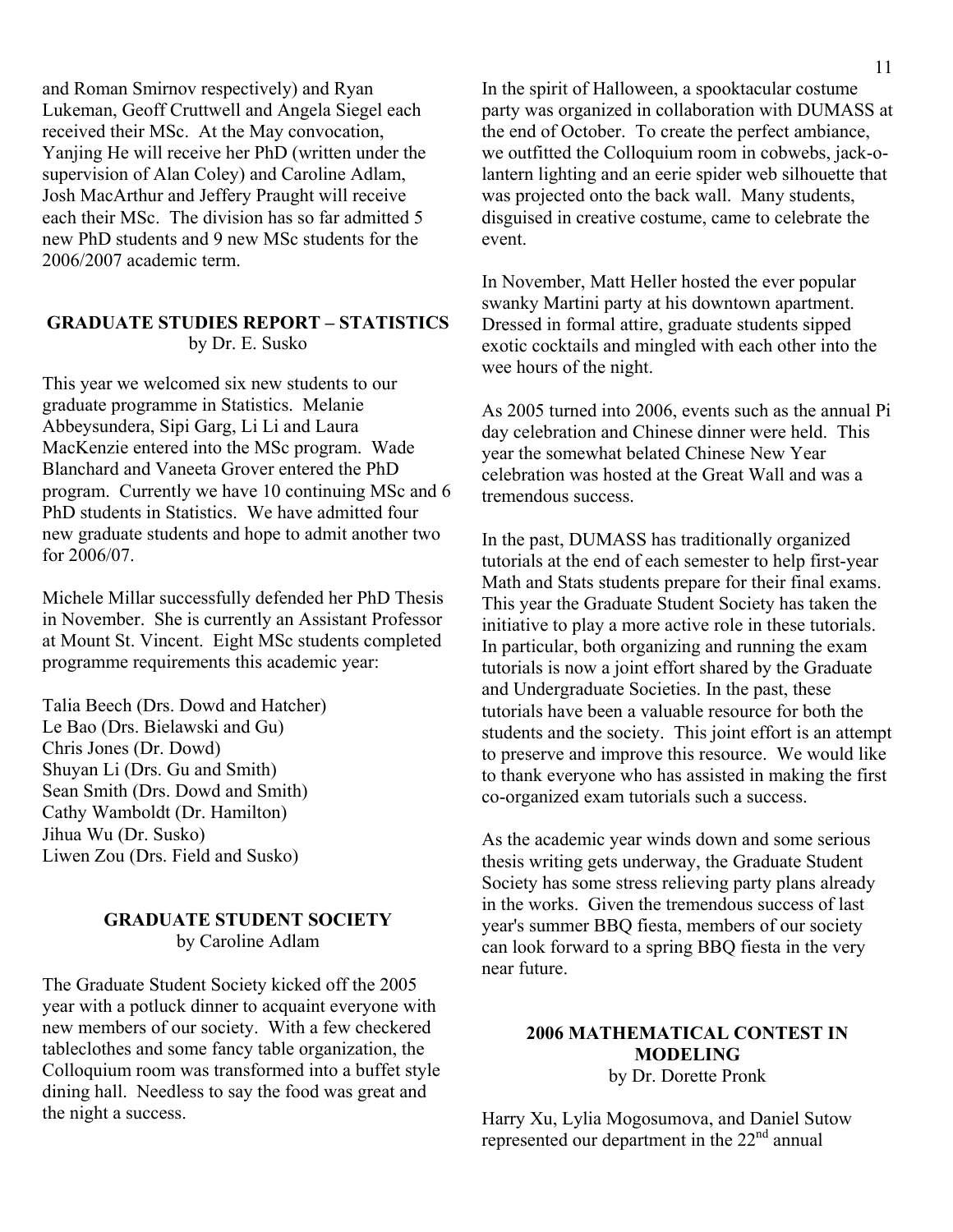Mathematical Contest in Modeling (MCM), organized by COMAP. This year, 748 teams representing institutions from 9 countries participated in this contest.

This year's contest ran from Thursday, February 2 to Monday, February 6, 2006. During that time, our team researched, modeled and described a solution to the problem of determining a water irrigation schedule for a field of fixed dimensions subject to various hydrodynamical and practical requirements. Our team received the designation of "Successful Participants" for their work.

This competition is a great way for students to practice applying their knowledge to a real life problem and to work on problem solving as a team (containing both math and engineering students). They also get a chance to experience more of the social aspects of working on a project that needs to be finished within a weekend, and with the department's funding to celebrate their work with a nice dinner on Saturday evening.

Students who would be interested in participating in this contest in the future are encouraged to check out some of the practice problems on the COMAP website mathmodels.org.

#### **THE APICS AND PUTNAM COMPETITIONS**  by Dr. Dorette Pronk

The APICS and Putnam competitions require problem solving skills for problems that have a particular mathematical beauty to them, but are not necessarily useful for any kind of practical applications. Some of these problems can appear very difficult unless you approach them from just the right angle.

Our department runs a special training session during the fall semester for students who are interested in participating in these competitions. During the training we present the students with various techniques that may be useful in solving the problems on the competitions, and we just practice on solving a lot of different kinds of problems. This year, the training was organized by Steven Noble, who also taught the Problem Solving class, Dorette Pronk, and Kia Dalili, who is in our department as an AARMS

postdoctoral fellow. As a high school student, Kia participated in the training of the Iranian International Math Olympiad team. The Iranian team has frequently been among the top ten teams in the world, and it was certainly a pleasure to have him work with our students. The students enjoyed the training and saw this as an opportunity to further enrich their education with challenging new material without the risk of a low course grade.

The APICS competition was at Acadia University this year, together with the APICS conference, and we sent several teams, and the competition problems were perceived as particularly tough by most of our students. They were just not the kind of problems they liked. Although we didn't win any prizes this year, our students did stay for the conference and attended the talks given by older students who had done summer research in mathematics. This is a good way to spark their interest in doing research in mathematics.

Four of our students, Fredrik Sy (first-year mathematics), Lylia Mogosumova (third-year engineering), Andy Reddin (second-year physics), Ashley Kelly (second-year mathematics), and Jim Parks (third-year mathematics) participated in the Putnam Competition on December 3, 2005. This competition is written individually, but over lunch and after the competition was over we had a delightful discussion on how the students had solved the various problems. This is a particularly difficult competition for university and college students across North America. It is considered a significant achievement when one solves a complete problem for 7 points. Our top student this year was Fredrik Sy with 9 points. We congratulate Fredrik with this achievement and look forward to his results in the coming years.

One of the reasons why it is hard to get points on the Putnam is that it is not sufficient to have ideas on how to solve a problem. Those ideas also need to be worked out in a mathematically correct way. This is especially difficult for students from other disciplines. So during the winter semester Kia Dalili continued to do the problem solving training and focused on the writing of proper solutions. Kia, thank you for all your hard work in this!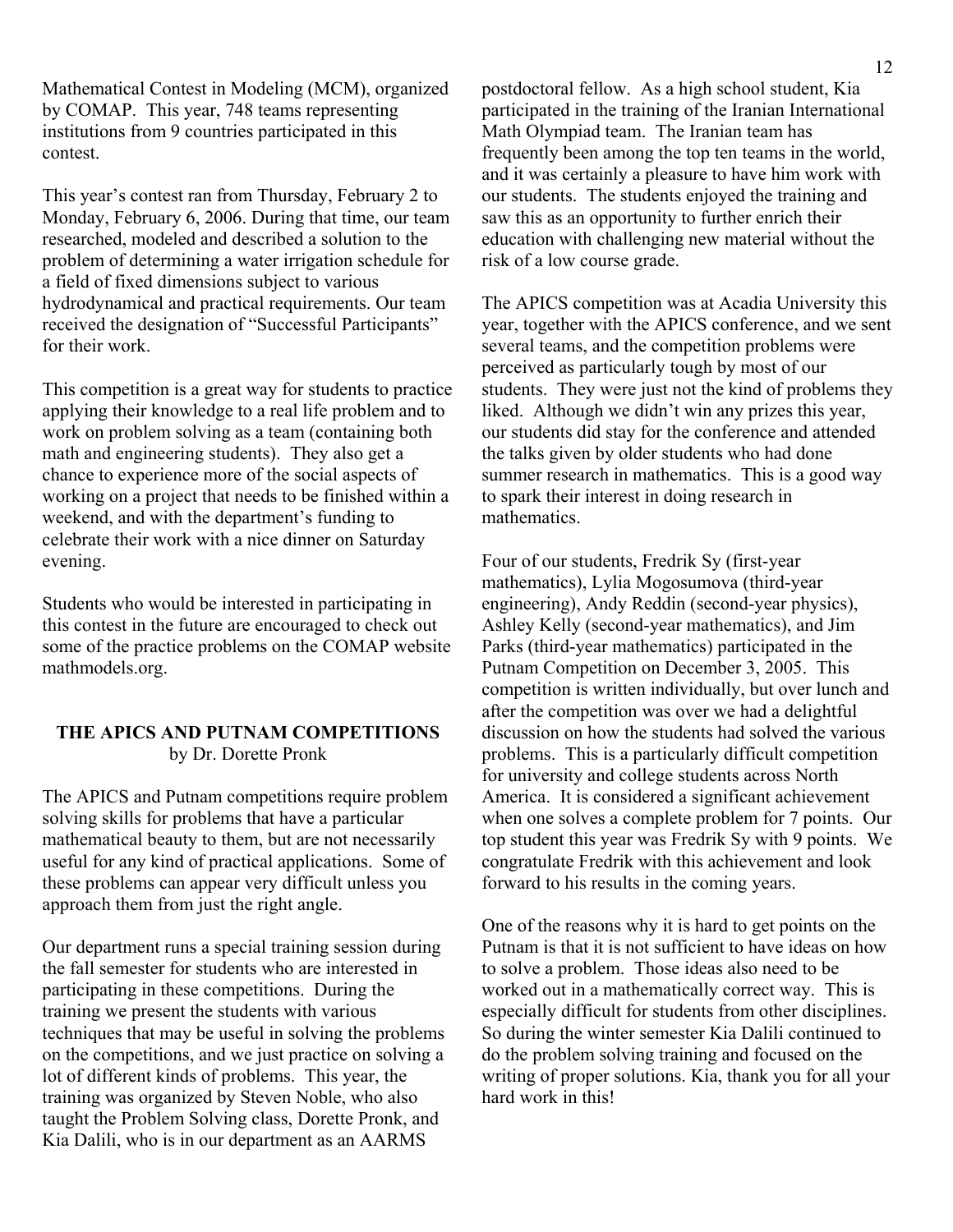#### **NOVA SCOTIA MATHEMATICS LEAGUE**

by Dr. Richard Nowakowski

 On three separate Saturday mornings during the season, schools send teams of four students, accompanied by a parent or teacher, to participate in a three-hour mathematics problem solving competition. Throughout the morning, the students work as a team to answer ten different problems and have an opportunity to take them up afterward. They also participate in two math relays in which the team members get their own individual questions and race against the other teams to solve them all. Team members receive a certificate of participation. The top teams at the end of the season participated in the provincial championship held in Truro, May 6. A more detailed description of the event is available at http://www.mathstat.dal.ca/~mathleague/index.html.

Currently, three centers run the Nova Scotia Mathematics League games - Halifax, Sydney and Truro. Bridgewater participated in the last two rounds this year and will participate fully next year. There has also been interest shown in the Wolfville area but there are no definite plans yet.

This was the fourth year of operation and was our biggest yet. Forty-five teams, from the Halifax Regional, Truro Regional and Sydney Regional school boards, competed in three rounds. One of the Halifax region teams is a Home School team. Eight teams from the South Shore also took part in the last two rounds.

|            | Halifax                                         | Sydney                | Truro                  | Bridgewater            |
|------------|-------------------------------------------------|-----------------------|------------------------|------------------------|
| Game 1:    | November 5<br>Dalhousie<br>University           | November 5<br>C.B.U.  | November 3<br>N.S.C.C. |                        |
| Game $2$ : | February 11<br>King's<br>College<br>Alumni Hall | February 11<br>C.B.U. | February 9<br>N.S.C.C. | February 9<br>N.S.C.C. |
| Game 3:    | March 25<br>St. Mary's<br>University            | March 25<br>C.B.U.    | March 25<br>C.E.C.     | March 25th<br>N.S.C.C. |

Dates and Locations for the 2005-2006 Season

#### **Regional Winners:**

**Halifax**: Queen Elizabeth Team A, Halifax Grammar Team A, Sackville High Team A **Sydney**: Sydney Academy Team A, Sydney Academy Team B, Glace Bay High Team A **Truro:** CEC Team A, CEC Team B, Hants East Team A.

**Wild Card Qualifiers:** Halifax Grammar Team B, Millwood High Team A, Halifax Grammar Team C, Queen Elizabeth Team B, King's Edgehill Team A, Halifax West Team A.

The Problems and the Central Organizing Committee consists of Paul Ottaway, Meghan Allen, Richard Nowakowski and Angela Siegel. Thanks also go out to those former Math League competitors who submitted and helped vet questions. Our thanks go to the Dean of Science who underwrote the events held at Dalhousie—it costs about \$600 for the snacks and drinks for each event, and to the Department of Mathematics, which underwrote the prizes as well as giving time to the committee members to run the events.

Our thanks also go to NSERC and the Canadian Mathematical Society who provided prizes for the Provincial Final.

The Provincial Final held on May 6, 2006 was a closely contested affair. The top 15 teams in the province took part and there were only three points separating Gold and Silver. The teams, by rank, but in alphabetical order in each rank, are:

| Halifax Grammar Team A | Gold Medalist          |
|------------------------|------------------------|
| Halifax Grammar Team B | Gold Medalist          |
| King's Edgehill Team A | Gold Medalist          |
| CEC Team A             | <b>Silver Medalist</b> |
| Halifax Grammar Team C | Silver Medalist        |
| Hants East Team A      | Silver Medalist        |
| Queen Elizabeth Team A | Silver Medalist        |
| Sackville High Team A  | Silver Medalist        |
| CEC Team B             | <b>Bronze Medalist</b> |
| Glace Bay High Team A  | <b>Bronze Medalist</b> |
| Halifax West Team A    | <b>Bronze Medalist</b> |
| Millwood High Team A   | <b>Bronze Medalist</b> |
|                        |                        |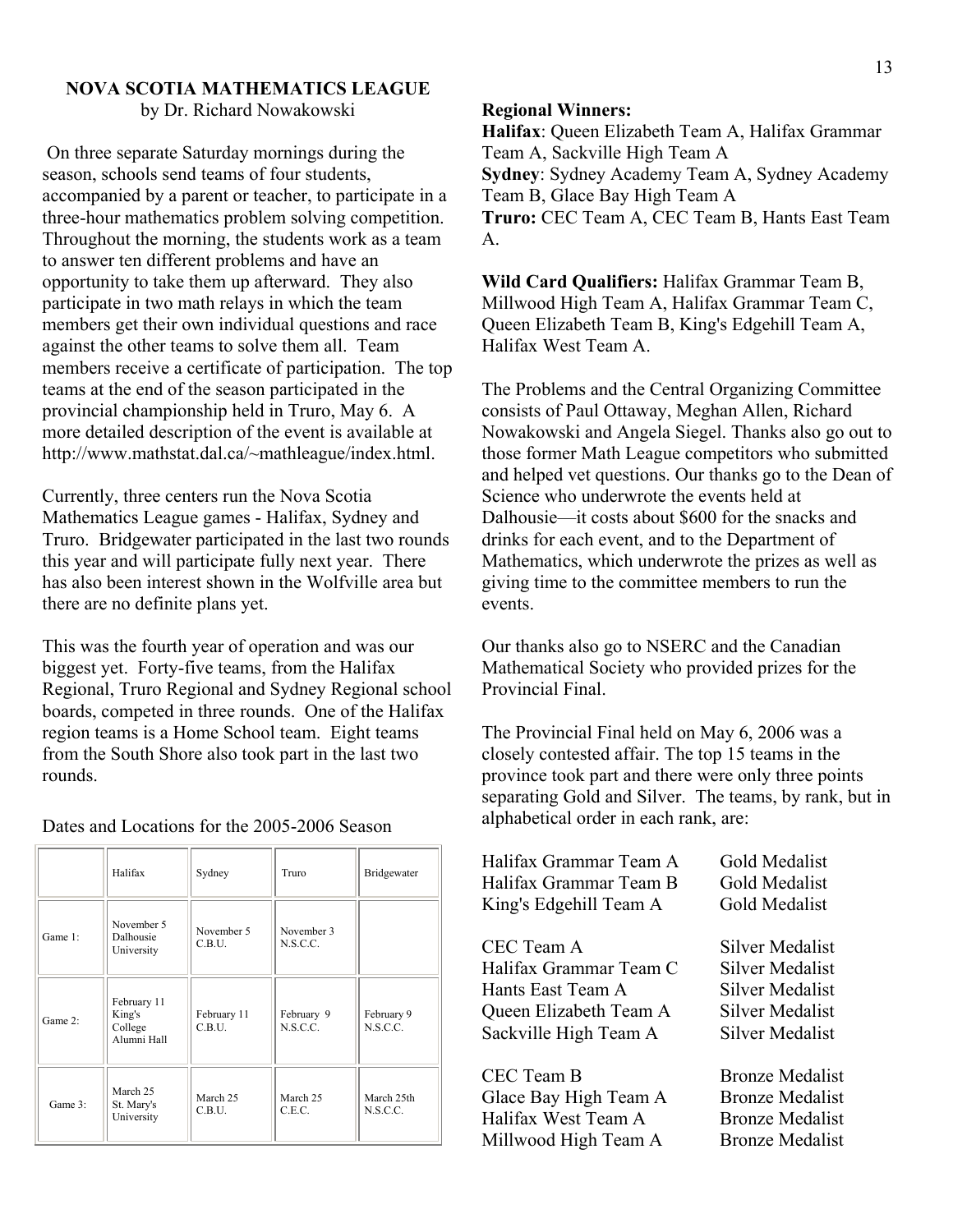Queen Elizabeth Team B Bronze Medalist Sydney Academy Team A Bronze Medalist Sydney Academy Team B Bronze Medalist

Congratulations to all who took part.

#### **GAMES-AT-DAL 4 WORKSHOP AUGUST 21-25, 2006**

by Dr. Richard Nowakowski

This event is held every second year, participation is by invitation only and is limited. Experts and graduate students from around the world are invited to mix with the local graduate students. There are no lectures. The topic is combinatorial games, such as Chess, Checkers and Go. We agree on three problems in advance and the group works on whichever they find the most appealing after everyone arrives.

Eighteen months ago, Thane Plambeck and then Aaron Siegel and Thane had major breakthroughs in evaluating impartial, misere games. Certainly, one topic will be an attempt to extend these techniques to partisan misere games.

Participants:

Meghan Allen (Dal), JP Grossman (NY), Alan Hill (Dal), Richard Nowakowski (Dal), Paul Ottaway (Dal), Thane Plambeck (Calif.) Aaron Siegel (Princeton), Angela Siegel (Dal), Fraser Stewart (Dal), David Wolf (Gus. Adolp. Coll.), and possibly Elwyn Berlekamp (Berkeley). Regrets: Michael Albert (NZ).

Highlights from the past: Games-At-Dal 3 resulted in two groundbreaking papers. One by JP Grossman and Aaron Siegel, Reduced Canonical Form, showed a concept postulated in 1993 was, in fact, well defined and they gave an evaluation procedure. The other paper Spittles by G. A. Mesdal, a non-de-plume for the 12 participants, made headway on a game introduced in the 19 century. The game of Clobber was invented during Games-At-Dal 2, two papers resulted and a world championship was held at an International Conference at Dagstuhl the following year. Games-At-Dal 1 also resulted in two papers and gave thesis topics to two MSc students.

#### **SPATIAL/TEMPORAL MODELING FOR MARINE ECOLOGICAL SYSTEMS**  by Dr. Joanna Mills Flemming

A workshop entitled "Spatial/temporal modeling for marine ecological systems" was held August 17-19, 2005 here at Dalhousie University. This workshop was sponsored by the National Program on Complex Data Structures (NPCDS) and was a first step towards a full proposal to NPCDS for funding to continue research on the workshop theme. In January of 2006, organizers Michael Dowd, Joanna Mills Flemming, Chris Field and Rick Routledge (SFU) were informed that this proposal had been successful. Financial support for graduate students and postdoctoral researchers is now in place for the next three years.

The workshop brought together researchers in statistics and marine ecology interested in the development of models for the analysis of complex temporal/spatial data. These data include, for example, animal tracking data as well as time series of biological variables from ocean observing systems. Keynote speakers included David Brillinger (University of California, Berkeley), Yvette Spitz (Oregon State University), Arnaud Doucet (UBC), Hans Ruedi Kuensch (ETH, Zurich), Pierre Lermusiaux (Harvard University) and Ransom Myers (Dalhousie University). There were over 70 attendees.

#### **"MATH CIRCLES" AT DALHOUSIE UNIVERSITY**

by Dr. Richard Nowakowski

The purpose of the Math Circles program is to foster interest in mathematics among talented high school students and expose them to mathematics beyond the high school curriculum. The sessions took place in the Fall term on Tuesday evenings from 5:30 to 8:00 pm with a break in the middle for pizza. These sessions are intended to have lots of interaction between the presenters and the audience.

This was our third year and our thanks go to Angela Siegel (and Anneke) who organized the sessions and to the many people who volunteered their time to help organize the events, most especially to the presenters who had the most work but maybe the most fun. Also,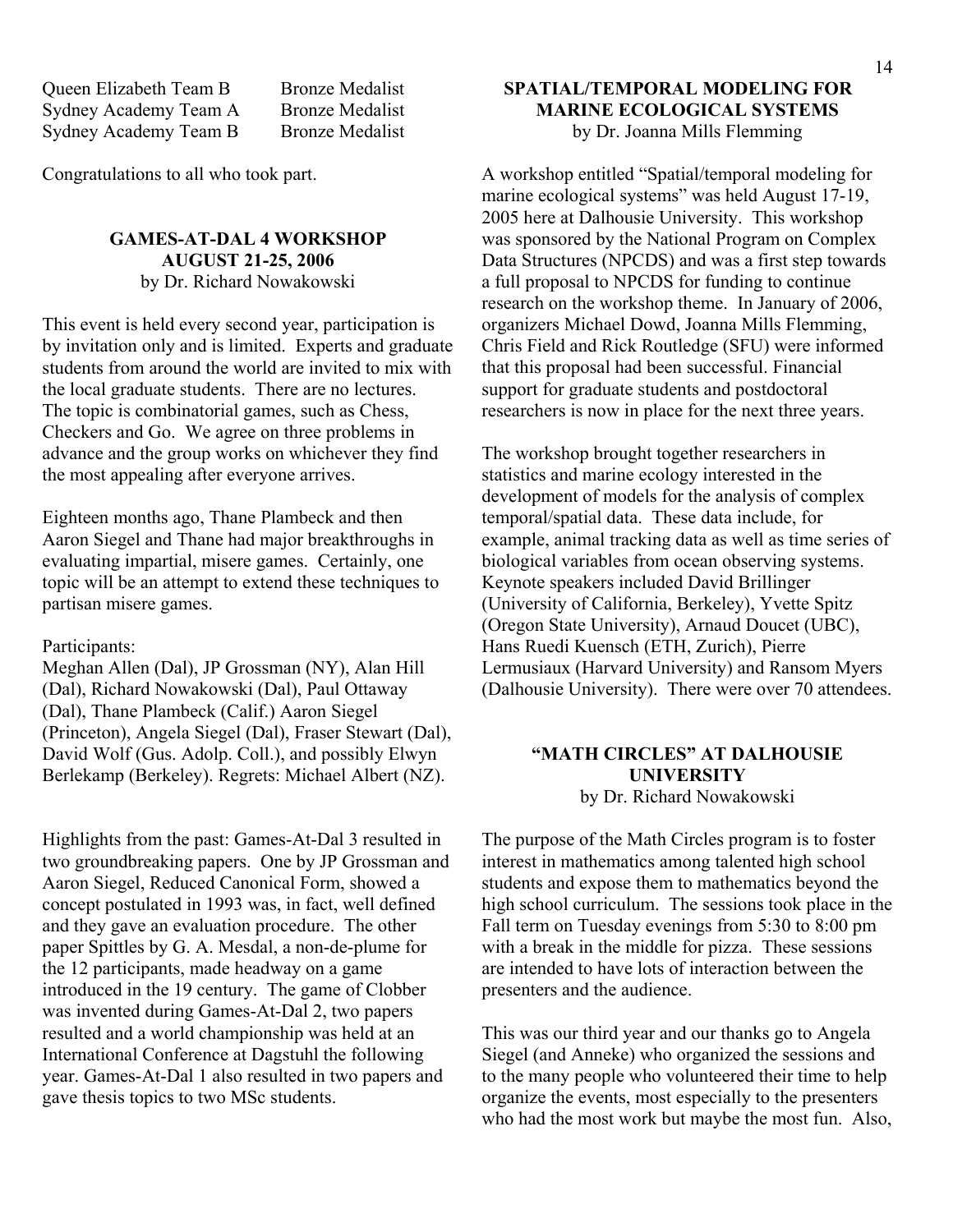thanks goes to the Dean of Science and to the Department who made the pizza possible.

The presentations were

October 4: Richard Hoshino and Angela Siegel, *Fifteen & Frogs: Mathematical Games*.

October 18, Steve Noble & Sable McKeil, *Counting and Infinity*.

November 1, Sipi Garg & Vaneeta Grover, *Probable Fun - a Look at Probability*.

November 15, Jon Borwein and Dorette Pronk, *Mathematical Explorations*.

Part II.

November 29, Sara Faridi & Peter Selinger, *Graphs and Lazy Counting*.

#### **CATCH-THE-BAD-GUY WORKSHOP MAY 17 2005** by Dr. Richard Nowakowski

Cyber attacks have become increasingly severe, and current network security solutions offer only local protection from known cyber attacks. Graphs are an abstraction for a wide range of physical systems such as networks and searching graphs is a basic problem. Researchers have suggested and investigated several models. The important three considerations have are:

1: the amount of information---in the Cops-and-Robber model, which is characterized by perfect information, the Cops try to apprehend a Robber and everyone knows everybody's position at all times;

2: the speed of the protagonists---in the Searching model, which allows the intruder to have infinite speed, the searchers try to decontaminate a network after a biological or chemical spill;

3: whether the intruders multiply---in the Firefighting model, the fire or virus is observed to breakout and then propagates at finite speed, the object is to quarantine the outbreak.

The Workshop will be in two sessions, Cops-and

Robber models in the morning and Searching and Firefighting in the afternoon. The 15 min talks will consist of a review of a topic---the important definitions, main models and typical questions, results and any conjectures. Presenting proofs is not required and actively discouraged unless there is a good reason. Brainstorming will follow the reviews. As the presentations continue, the idea is to obtain more linkages and cross-fertilization between the models.

Session 1: Cops and Robber models

11am: Sable McKeil, Cops and Robber on graphs with unreliable edges.

11:15: Alan Hill, Cops and Robbers with differential speeds.

11:30: Nancy Clarke, Technology, cops and robbers.

11:45: General Discussions

12:30: Lunch

Session 2: Other models

1pm: Margaret-Ellen Messinger: firefighting.

1:15: Richard Nowakowski, Cleaning as a model for searching.

1:30: Richard Nowakowski, Watchman problems.

1:45: Discussions

#### **THE 2005 ANNUAL BLUENOSE NUMERICAL ANALYSIS DAY**  by Dr. Patrick Keast

The Sixth Annual Bluenose Numerical Analysis Day was held at Cape Breton University on June 10, 2005. The event was organized by Shaohua Chen (Cape Breton University), Richard Karsten (Acadia), Paul Muir (Saint Mary's) and Pat Keast (Dalhousie). The day brought together 35 researchers from Dalhousie, Saint Mary's, Acadia, St. Francis Xavier, Cape Breton University, and the University of New Brunswick, (St. John), 11 of whom gave presentations. The principal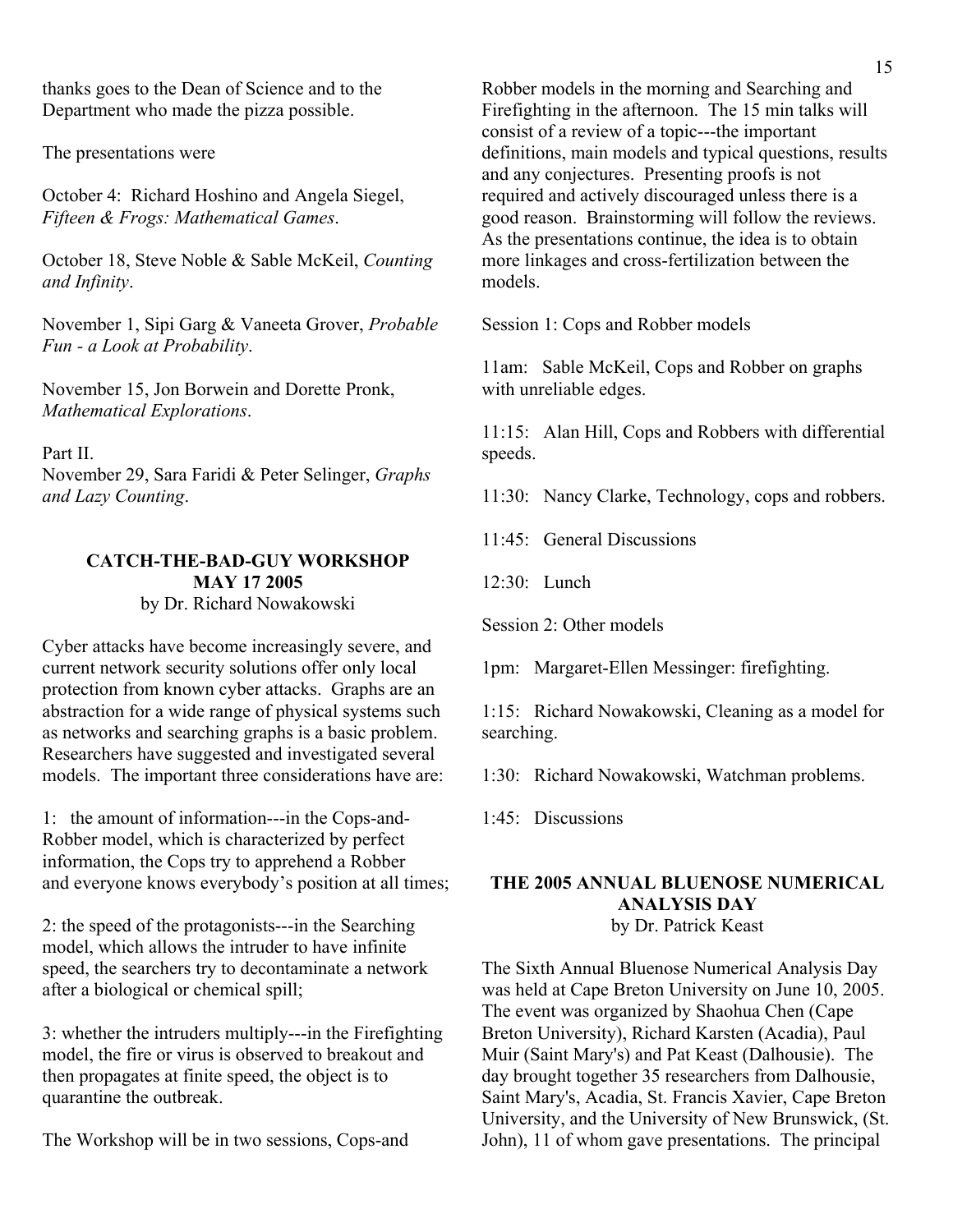speaker was Steve Ruuth, from Simon Fraser University, British Columbia. This annual meeting, started by a former member of our Department, Ray Spiteri, continues to grow and will be held in June, 2006, at St. Francis Xavier, for the first time.

#### **COMPUTING RESOURCES COMMITTEE**  by B. Pillai

We have weathered a tough year, with a new set of charges to the Department for network connections. Our teaching operations now rely on the internet to such an extent that we found ourselves in a very awkward situation. With the help of the Faculty of Science Dean's office we tided over the brief financial storm, but are still struggling with the added costs to our external grants. Most of what follows is a report on changes in the past year.

The 10 node linux compute cluster was upgraded in 2005 with 6 additional dual opteron 2.4 GHz compute nodes with 4 GB ram per node, bringing the total to 16 compute nodes and a master node in the department compute cluster. A cluster file system replaced nfs to improve input/output performance under heavy load.

The main server chase mathstat.dal.ca is scheduled to be replaced soon with a new 5U dual xeon 3.4 GHz server with a 2.4 TB scsi raid array. The new server provides redundancy for the operating system and data in case of disk drive failure and provides big improvements in input/output throughput and performance compared to the current Sun e450 servers. This server is expected to provide an increase in disk quotas for user accounts with daily tape backup, a larger temporary storage space with no tape backup and also improved performance of current services including email and web services. Once retired from its current duties, the Sun enterprise servers would consolidate the services provided by several old servers like web services, software license services, CDE sessions to XClients and hosting of Solaris only applications. The UPS of the server chase.mathstat.dal.ca is also scheduled to be replaced with a new 3U rackmount 3000 VA unit and 3 battery packs to extend the run time in case of power failure from the 5 minutes provided by the current ups to 2 hours. All new servers would be rack mountable, increasing the efficiency in space utilization of the

machine room and would be housed on ventilated 42U APC netshelter racks with side panels and lockable doors.

The solaris compute server sigma mathstat.dal.ca is scheduled to be replaced with a sun fire 3800 that has 4 x 900 MHz ultrasparc 3 cpu and 8 GB ram in mid 2006. This server would supplement the linux cluster, providing computing facilities to faculty, graduate students, visitors, researchers and honours students in the department.

The air conditioning service in chase machine room was upgraded from 3 tons to 8 tons in 2005. It has been further upgraded with another new 5 ton unit in April 2006 to accommodate research equipment from a Canadian Fund for Innovation grant. Dr. Joe Bielawski, who is a member of the Statistics Division, is one of the holders of this grant. A new water feed for the air conditioning units and an additional power line were also installed in April 2006.

Several old graduate student computers were replaced in 2005 with new ones. Also we acquired a site license for all Microsoft products (Microsoft office not included) for computers owned by the department through MSDN academic alliance program in 2005.

#### **THE DISTINGUISHED SPEAKER LECTURE SERIES**

by Dr. Patrick Keast

The second speaker in the Distinguished Speaker Series of the Department was Dr. Karl Heinrich Hofmann of the Technical University, Darmstadt, and Tulane University, New Orleans. The public talk took place on March 15, 2006, with the title *Applied Mathematics in the Renaissance: Central Perspective in Italian Painting*, and was very well attended. Dr. Hofmann also gave a Colloquium talk on March 13. In addition to these two formal talks, Dr. Hofmann gave a very informative first hand presentation on the devastation in New Orleans caused by hurricane Katrina. He and his wife have a home in New Orleans, and were there during the hurricane and its aftermath in the late summer of 2005. Their home was spared major damage, despite being within a block of the flooded areas.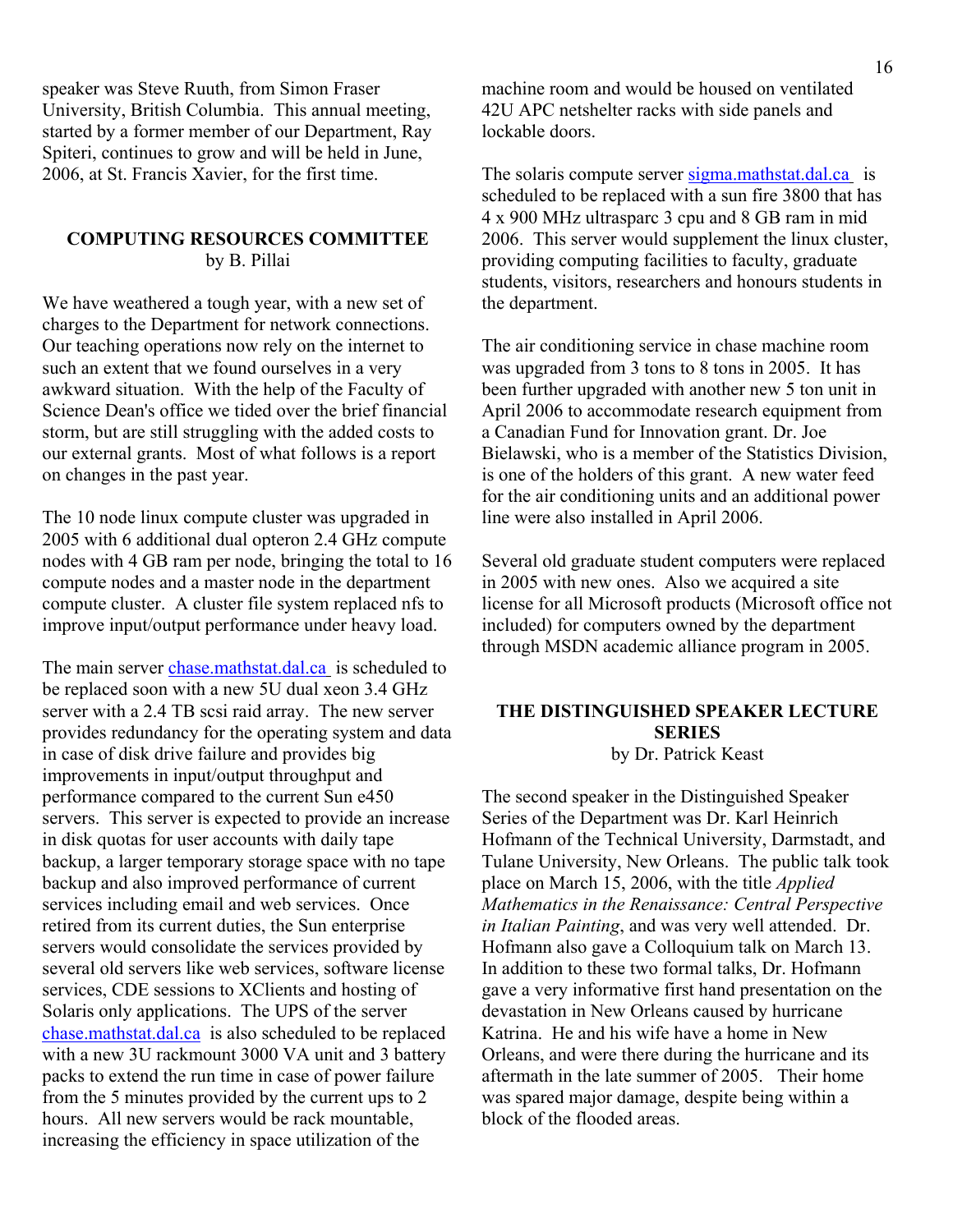The Distinguished Speaker Lecture Series was a project of Dr. Rajendra Gupta, a former Chair of the Department. His fund-raising efforts have resulted in an endowment which can sustain a Distinguished Speaker Lecture each year, alternating between a Statistician and a Mathematician.

#### **CHRIS FIELD RETIREMENT SYMPOSIUM**

by Dr. Joanna Mills Flemming

Chris Field, now Professor Emeritus, retired from our department in July of 2005 and a Symposium in his honour was held on August 15, 2005 here at Dalhousie University. Invited talks were given by Elvezio Ronchetti (University of Geneva), Alan Welsh (Australian National University), Micheal Newton (University of Wisconsin, Madison), Debbie Dupuis (HEC Montreal), Marc Genton (Texas A & M University) and Andrew Roger (Dalhousie University), all of whom are collaborators or former students of Chris. The talks spanned his research interests (robustness, genetics, etc.) while at the same time highlighted his love of hiking, bird watching and great passion for life. There were over 50 attendees. Following the symposium, a dinner was held at St. Mary's Boat Club. Chris's mother, Mrs. Alexander, said a few words. It was a very special day indeed.

#### **GENOMICS**  by Dr. Ed Susko

Ed Susko, Chris Field and Hong Gu are part of large collaborative group of statisticians, genomicists and bioinformaticians working on issues in molecular evolution. The group includes faculty members from the Departments of Biochemistry and Molecular Biology (Andrew Roger and W. Ford Doolittle), Biology (Joe Bielawski) and the Faculty of Computer Science (Christian Blouin). A wide variety of projects are being pursued in the general areas of modeling genome and proteome evolution at the most ancient levels of divergence (i.e. at the prokaryotic/eukaryotic split). Specific interests include developing phylogenetic methods and software tools that incorporate lateral gene transfer as a process, more accurate models of protein evolution that account for covarion, rate-shift and 3D structural effects and sitespecific amino acid frequencies, developing methods

for phylogenetic inference from multiple gene sets and developing methods for estimating confidence regions for phylogenies.

In the past year the group has benefitted from the involvement of MSc students Le Bao, Wenyi Jiang, Jihua Wu and Liwen Zou. Jihua and Liwen have continued on to PhD studies as part of the project. Also part of the group were Postdoctoral Fellows Huaichun Wang and Matthew Spencer. Huaichun continues work on covarion models of sequence evolution as well as obtaining better understanding GC content variation in genomes. Matthew Spencer has obtained a position in Quantitative Biology at the University of Liverpool.

An outgrowth of the collaboration has been a new MSc program in Bioinformatics and Computational Biology that will start accepting students in the coming year. The program will allow interested students to obtain the multi-disciplinary training that has become increasingly important in this area of research.

#### **LEARNING CENTRES**  by Dr. Nicos Pelavas

The Math & Stats Learning Centres provide help to students enrolled in core Mathematics and Statistics courses. The daytime location is in room 009 of the Chase building, Monday-Friday 8:30am-5:00pm, and in the evenings the Learning Centre is located in room G40M of the Killam Library, Monday-Thursday 7:00pm-10:00pm. The Centres are staffed by senior undergraduate and graduate students who are knowledgeable and eager to help. Many thanks to all of the students who have worked in the Math Learning Centres this year; Melanie Abeysundera, Meghan Allen, Timothy Caley, Geoff Cruttwell, Katie Gardner, Sipi Garg, Vaneeta Grover, Yanjing He, Alan Hill, Andrew Hoefel, Wenyi Jiang, Ashkan Kharwzi, Li Li, Laura MacKenzie, Garrett MacLean, Sable McKeil, Karyn McLellan, Margaret-Ellen Messinger, Ozy Naghibi, Paul Sheridan, Changping Wang, Jihua Wu, Jin Yue. Your time and effort has made possible this valuable resource to our undergraduate students.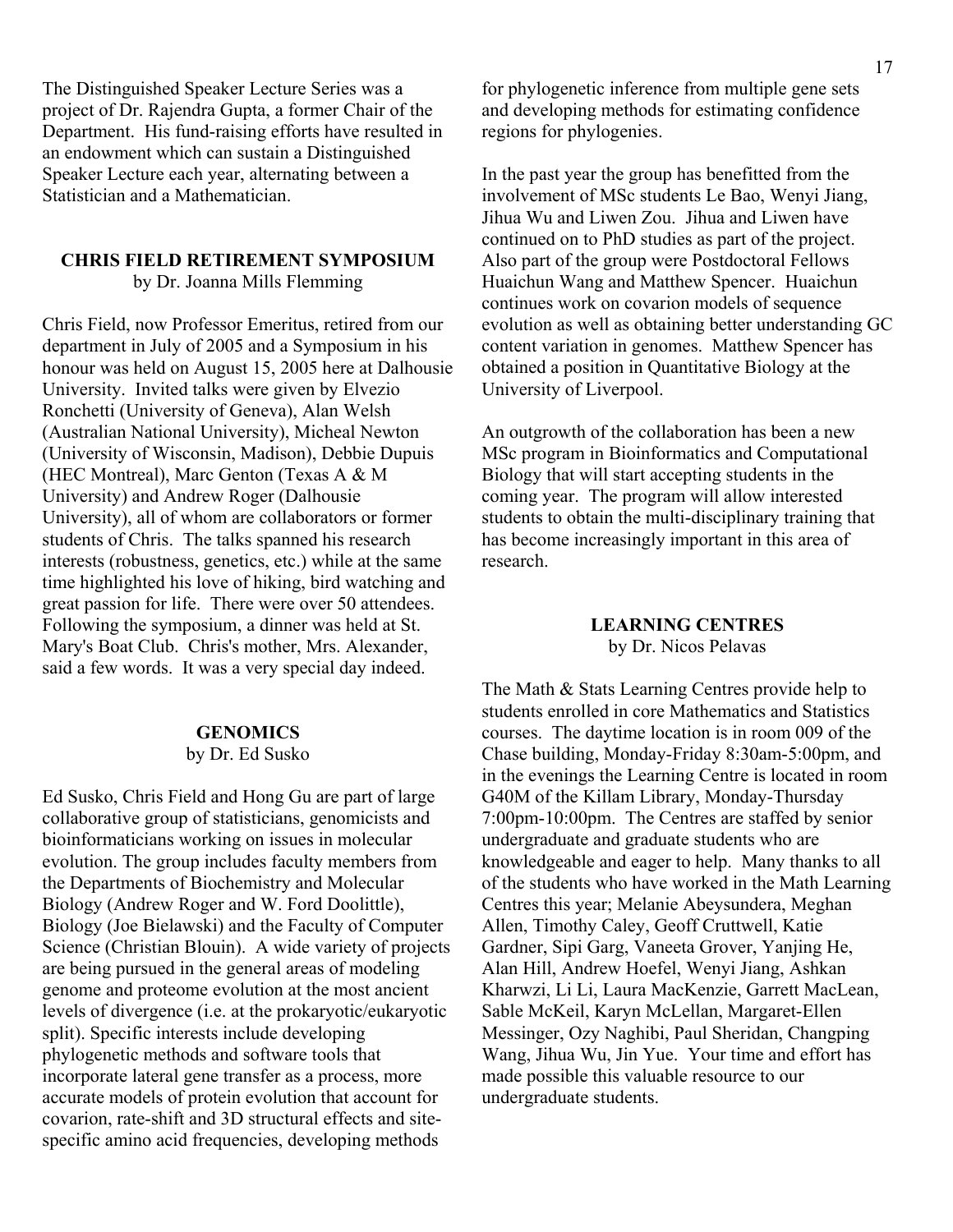#### **CATEGORY THEORY 2006**  by Dr. Dorette Pronk

One of the research areas in which our department specializes is Category Theory. This summer Robert Dawson, Dorette Pronk, and Peter Selinger are organizing the international category theory conference CT 2006. The conference will have about 90 participants, and will be held from June 25 to July 1, 2006, at the White Point Beach Resort, on Nova Scotia's South Shore.

The conference will be partly sponsored by AARMS, Dalhousie University, and Saint Mary's University. Aside from funding invited speakers in some key areas of category theory, most of the funding will be used to help graduate students attend this conference. The organizers are delighted to see a large number of active young researchers who are expanding the applications of category theory with significant original contributions.

CT 2006 will be an active research-oriented conference. The seaside setting will offer more opportunities for informal discussion and collaboration in the evenings than might be the case in an urban setting.

This meeting is part of a series that has included meetings in Halifax, Montreal, Vancouver, Como, Coimbra, Tours, and Sussex. Topics of interest include higher dimensional categories, categorical logic, and various applications of categories in and outside of mathematics. A special session in memory of Samuel Eilenberg and Saunders MacLane, the "founding fathers" of category theory, will be held on the Monday morning.

#### **THE SOUND OF STONES**

by Dr. Theodore Kolokolnikov

Each week a group of us meet to play "go" in the lunch room. It is especially nice to see beginners joining in, discovering the hidden pleasures of this ancient game. It remains to be seen as to whether the game theorists can hold up to the onslaught of the statisticians, categorists, applied mathematicians, and pregnant women. To this day, the answer is a categorical no.

Please join us each Thursday at 12:00, in the lunch room (207), for an afternoon of "go". An extended welcome to absolute beginners to learn this beautiful game.

#### **CHEBUCTO COMMUNITY NET**  by Andrew Wright

The Chebucto Community Net is now celebrating its twelfth year of existence, an accomplishment that could be considered something of a miracle. Many other community nets, so hopefully begun in the early 1990's have fallen by the wayside, their community resources websites gone and the old domains now driving traffic to mortgage ads and online pharmacies.

Yet here we are, Canada's second oldest community net (after Ottawa), attesting to the will of the community to keep us alive and also to the generosity of the Department of Mathematics and Statistics, which provides the foundation for all else we do.

The past year has posed many challenges for Chebucto but has also marked a number of impressive advances.

The Chebucto Community Net website is ranked in the top 40,000 on the Internet by web resource *Alexa*. We have added an array of new services: updated webmail, encrypted file management and email access, improved spam and scam filters, secured credit card membership renewals and many more features. We have also undertaken a top to bottom retooling of our whole email system a major part of which will shortly produce an increased mailbox size from 4 MB to 1000 MB (one GigaByte).

In the past year we have sustained and increased our community involvement. We continue to be the chosen website for the Nova Scotia branch of the Canadian Volunteer Initiative as well as Envision Halifax, which seeks to foster and develop community leadership in the growth of the Halifax Regional Municipality. And we have added the website of the embryonic Federation of Community Organizations of Halifax.

In January, we suffered a sad loss with the death of Norman De Forest, a longtime volunteer who had helped with user support and technical development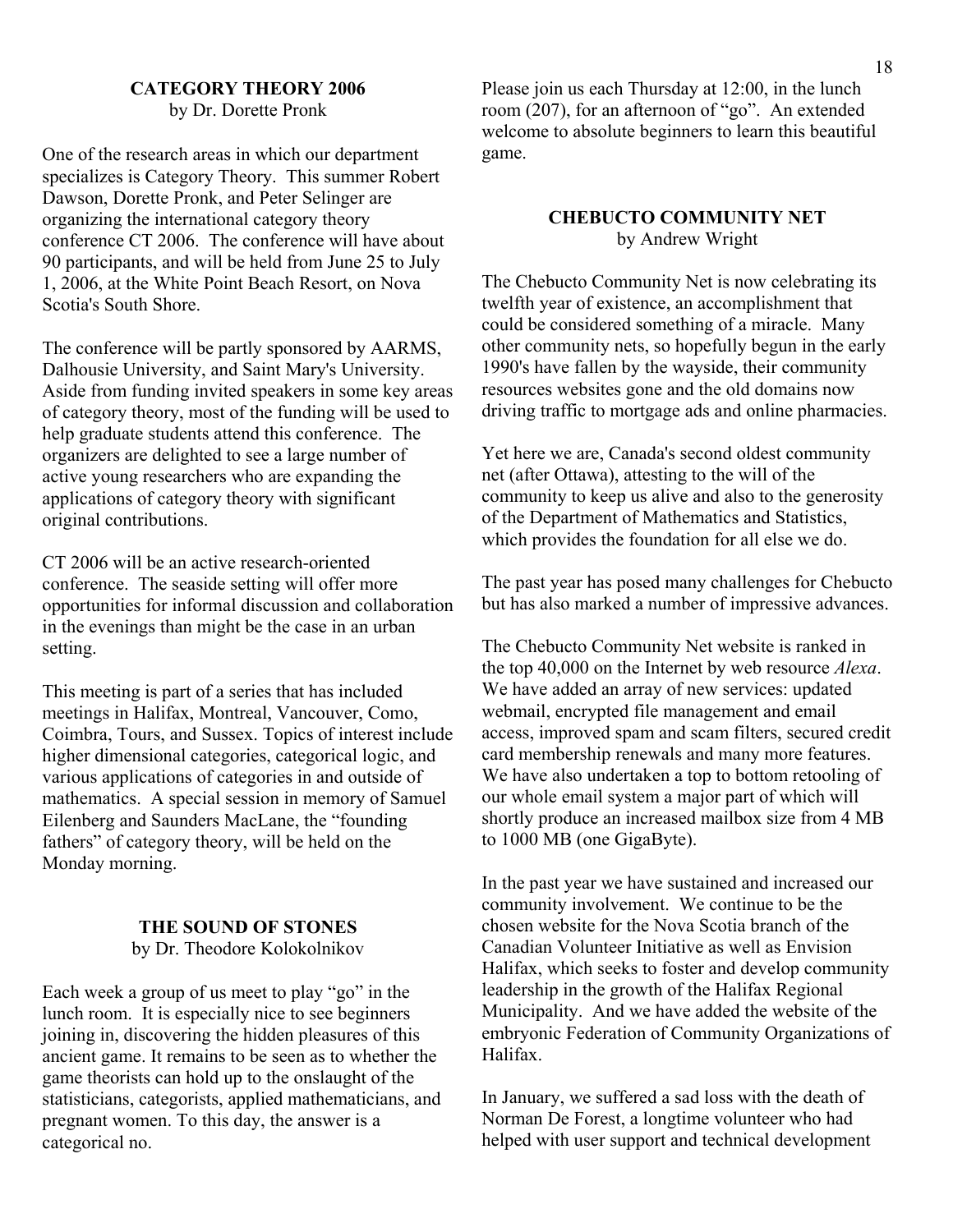since 1995. Scarcely had we posted the news of Norman's death on our website when tributes began to pour in from all over the world, sent by those who had never met Norman other than on the Internet but had been especially touched by his willingness to share his vast stores of technical knowledge and his concern for the needs of the disabled.

One telling communication was from Spamhaus, a major Internet anti-spam information resource which acknowledged Norman's contributions to the field of spam fighting by donating an anti-spam service to Chebucto in perpetuity in Norman's memory.

Another acknowledgment also came in January in the form of an invitation to Chebucto to submit an application to the Donner Canadian Foundation 9th annual awards for Excellence in the Delivery of Social Services. We were deeply honoured to have been invited to participate in this most prestigious awards event.

Despite the proliferation of Internet providers which has occurred during Chebucto's lifetime, major barriers still exist to the full participation of potential users. The "digital divide" still prevents many from utilizing the Internet, through lack of knowledge or more commonly lack of means. And one of the best uses of the Internet - to use technology for the betterment of our communities - continues to drive us to better ourselves, year after year.

Following our April Annual General Meeting, a message arrrived from a member. It said, "You folks are doing amazing things..."

We have more innovations in store. And with appropriate planning and perhaps a little bit of luck we plan on continuing to amaze.

#### **SUMMER CAMPS**

#### **CANADIAN MATHEMATICAL SOCIETY (CMS) CAMP**  by Dr. C.C.A. Sastri and S. Sikka

 The Dalhousie-CMS math camp has now become an annual tradition. It was held for the first time in the

summer of 2000 and has been repeated every summer since then. Thus it is in its seventh year now. Last year it was held from the  $4<sup>th</sup>$  to the  $8<sup>th</sup>$  of July; this year, the dates are July 17-21. It is held under the auspices of the Canadian Mathematical Society (CMS) and Dalhousie University, with financial support from various sources, including Dalhousie, ESSO, and NSERC/PromoScience. The organizers, from the beginning, have been Chelluri C.A. Sastri and Suraj Sikka.

The camp is aimed at high school students in Nova Scotia. The purpose is to identify, stimulate, and encourage mathematical talent. Accordingly, letters calling for nominations are sent out in early March to all the high schools in the province, both public and private. The stipulation is that a school can make no more than two nominations and that the nominees are to have finished either Grade 10 or Grade 11. Last year, the response from the public schools, while slightly better than the previous year's, was still down from earlier years. It was, however, sufficient to provide a good pool of students from which to make the selection. The response from the private schools was poor, as before. Altogether, there were 31 applicants. We are trying different ways of attracting more good students: For the last few years Dalhousie has been running two outreach programs, "Nova Scotia Math League" and "Math Circles." Richard Hoshino, a graduate student here and a mainstay of the CMS math camp – he was too busy with his thesis last year to participate in the camp – initiated both of them. He put a lot of work into those programs and established good connections with high school students and teachers in the province. Paul Ottaway, a graduate student, and Dr. Richard Nowakowski, are continuing the programs initiated by Richard. We hope and expect that, in the coming years, the work they are doing will generate greater interest in the camp among high school students in Nova Scotia.

In the selection process last year, we encountered a problem we had faced before: One of the criteria we have used for acceptance into the camp is performance on the Cayley/Fermat contests held by the University of Waterloo. However, it is becoming increasingly difficult to do so since many schools are not participating in these contests for financial reasons. This makes the task of selection harder, for the contests provide a uniform measure of excellence.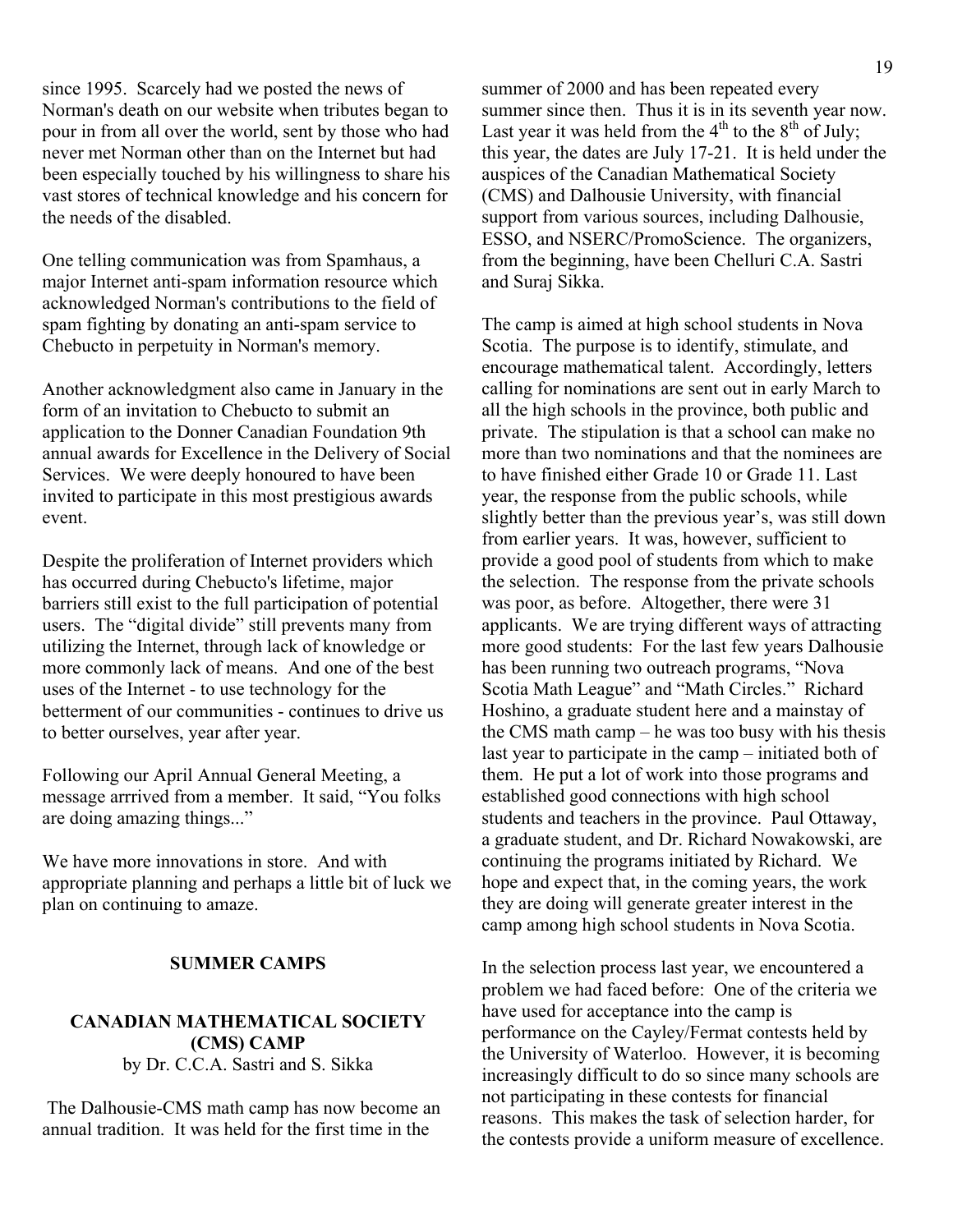The other criteria we use, such as grades and letters of reference, are useful but have the disadvantage of considerable variability. Equity of distribution in terms of gender as well as geographical location was also an important consideration. In the end, ten boys and ten girls representing almost all the regions in the province were selected.

The format of the camp was essentially the same as in previous years. All the instructors were faculty members at either Dalhousie or St. Mary's. Nobody, among the instructors, organizers or helpers, of whom there were many, received any payment for services rendered. However, all of them were invited to a thank-you dinner or lunch, depending upon their convenience.

The students arrived, and registered, on Sunday, July 3, between 1:00 and 2:30 pm. The organizers and the two chaperones, Sunita Gupta, and Paul Sheridan, received them. Paul is a graduate student in our department, and Sunita a high school mathematics teacher. Sunita worked as a chaperone before, but it was the first time for Paul. The students and the chaperones all stayed at Howe Hall, a student residence. They got along quite well. The students, in their comments after the camp, described their interaction with the chaperones in very positive terms.

Following registration, a reception was held for the students and their parents.

Computers were an integral part of the camp. The computer lab belonging to the Faculty of Engineering and located in the Dunn Building was placed at our disposal for the entire duration of the camp. For this we are grateful to the Engineering Faculty and, in particular, to Reg Peters, who is in charge of the lab. It was used to teach *Maple*, geometry, and statistical simulation. In addition, one of the instructors, Robert Dawson, taught the students how to print on their T shirts some of the work they had done in class. For this purpose, each of the students was given a T-shirt. They thoroughly enjoyed this activity, and the individualized T-shirts look beautiful.

Each day of the camp was divided into a morning session (9:00 to 12:00, with a twenty-minute snack break) and an afternoon one (1:30 to 3:30, with a ten minute break); please see the enclosed schedule for

details. Each session consisted of a lesson. The lessons were not just lectures; there was plenty of interaction, problem solving and hands-on work. Since this format had worked well in previous years, we decided to follow it last year also. The consensus was that the camp went very well.

We are grateful to Ron Fitzgerald of MathResources Inc. for donating packages of their Math Dictionary. We believe the students were pleased to get them.

There were several extra-curricular activities bowling, chess, a pizza party, etc. However, there were a couple of changes from those announced in the program: We could not schedule a visit to Shakespeare by the Sea as we did in previous years because of a conflict in the timetable; a presentation by an honors student in our department concerning the transition from high school to university had to be cancelled because of some last-minute problems. Also, we took the students to the Metro Center on Wednesday to see the Nova Scotia Tattoo. Since the price of admission (\$20 per person) was higher than the amount budgeted (\$10 per head) the students paid the difference. (We had asked the students and their parents at registration time whether this would be acceptable, and they all agreed. We were prepared to subsidize any students who couldn't afford to pay the difference, but didn't have to.) Every day, after the academic sessions were over, the students spent about an hour and a half playing sports or working out at Dalplex, the university's athletics and sports complex.

There was a pizza lunch after the closing ceremonies on Friday July  $8<sup>th</sup>$ . Afterwards, the students were picked up by their parents.

Both Dalhousie and the CMS supported the camp. The CMS, with support from ESSO, NSERC/Promo Science and perhaps other sources, contributed \$3000.00. Dalhousie supported the camp in many ways: \$3000.00 from the President's Office, \$2000.00 from the Office of the Dean of Science; free use of the classrooms and the computer lab; free secretarial help, photocopying and miscellaneous items and services from the department; and free faculty time. We received enthusiastic help and support from our colleagues in organizing the camp and are grateful for it. A registration fee of \$50 per student was charged except in cases of financial exigency.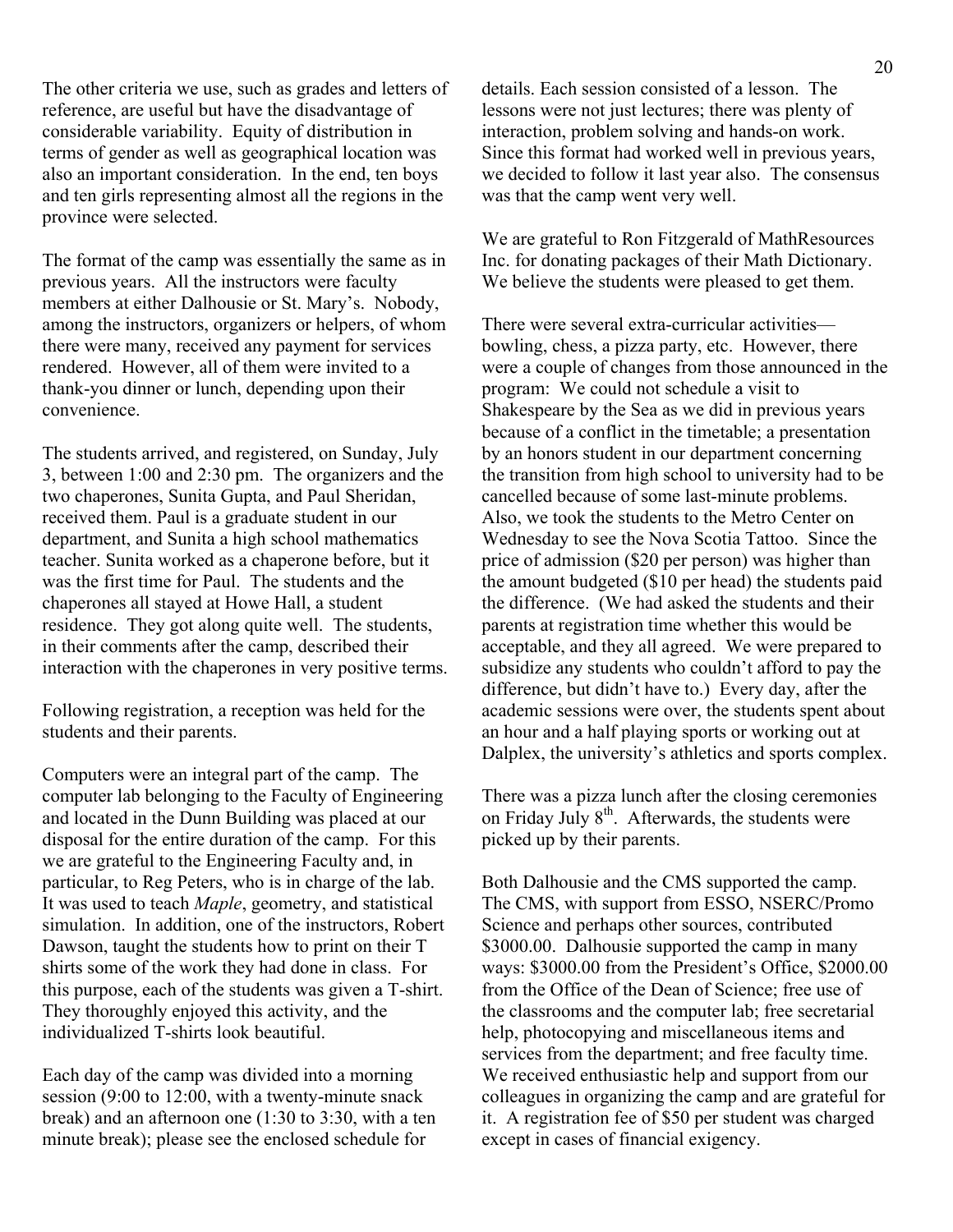In closing, it is our pleasant duty to thank all the instructors, without whose hard work and dedication the camp would not have been possible. We are also pleased to thank Gretchen Smith, the departmental administrator, and the secretaries, Maria Fe Elder, Paula Flemming, and Jackie Harnish-Grandy, for their unstinting help.

#### **MATH CAMP FOR BLACK STUDENTS**  by Dr. R.P. Gupta

The fourteenth mathematics camp for black students was held in the second week of July 2005. The camp was organized by the Department of Mathematics and Statistics and the Black Educators Association of Nova Scotia. Thirty-two students were selected to attend the camp from schools all over Nova Scotia.

The aim of the camp is to generate interest in mathematics, statistics, computers and sciences so these students can pursue further studies with enthusiasm and appreciation of these subjects. The students are generally of grade six and seven, they are brought to the Dalhousie campus and stay in Howe Hall. Mornings and early afternoons are devoted to lectures and mathematical, statistical and computer activities, while late afternoon and evenings are devoted to extra curricular activities where they can apply the talents they have learnt in the classes and practice them.

They are taken to Dalplex for one hour each afternoon where they participate in swimming and play other games like basketball, tennis, etc. They also visited the Nova Scotia museum of history and science as well as the Discovery Centre. Students of the Camp also spent one evening at the Black Cultural Centre in Dartmouth where they were told about the mathematicians and scientists of black origin and a film was shown. The students were taught and cared for by six instructors (three university professors and three school teachers) and five chaperons. The Camp was organized under the direcrorship of Professor R.P.Gupta of Dalhousie University and Mr.Gerry Clarke of the Black Educators Association. It was financially supported by NSERC Promo Science Grant, Dalhousie University and the BEA.

#### **AARMS**  by Dr. Richard Wood

As many of you will have heard, the AARMS directorship has returned to Dalhousie after being for a number of years at Memorial under the exceptional leadership of Hermann Brunner. 'AARMS' is the Atlantic Association for Research in the Mathematical Sciences and was founded in March of 1996 at a time when there were a number of changes taking place in the funding of Canadian mathematical research. The name is entirely self explanatory. Amongst other things, AARMS seeks to foster mathematical research in Atlantic Canada by helping to secure financial and organizational support for graduate level Summer Schools, Postdoctoral Fellowships, Conferences, and workshops.

In its early days at Dalhousie, AARMS operated in a rather ad hoc manner, applying on behalf of various Atlantic research groups to the outreach programmes of the national institutes: CRM, Fields, and PIMS. There were early successes to be sure but Hermann's overarching accomplishment has been the establishment of a stable annual funding base so that today AARMS has an annual budget in excess of \$200,000 and is a substantial regional institute.

The new Director is Professor Jonathan Borwein, Canada Research Chair. I join again as Associate Director and David Langstroth will be our Administrator. Our unabashed goal is to take AARMS to the next level: a recognized national and international Mathematics institute. Our first steps have been to improve communications via our website,

#### http://www.aarms.math.ca/

our newsletter, and the establishment of support groups of five at each of MUN, UNB and Dalhousie. Each of these groups contains a Statistician, a Computer Scientist and people interested in Educational and Industrial Outreach. Over the next year or two we also hope to begin to use technology more fully to allow collaboration and interaction across Atlantic Canada.

In just the past four months AARMS has already undergone significant growth, both in its base funding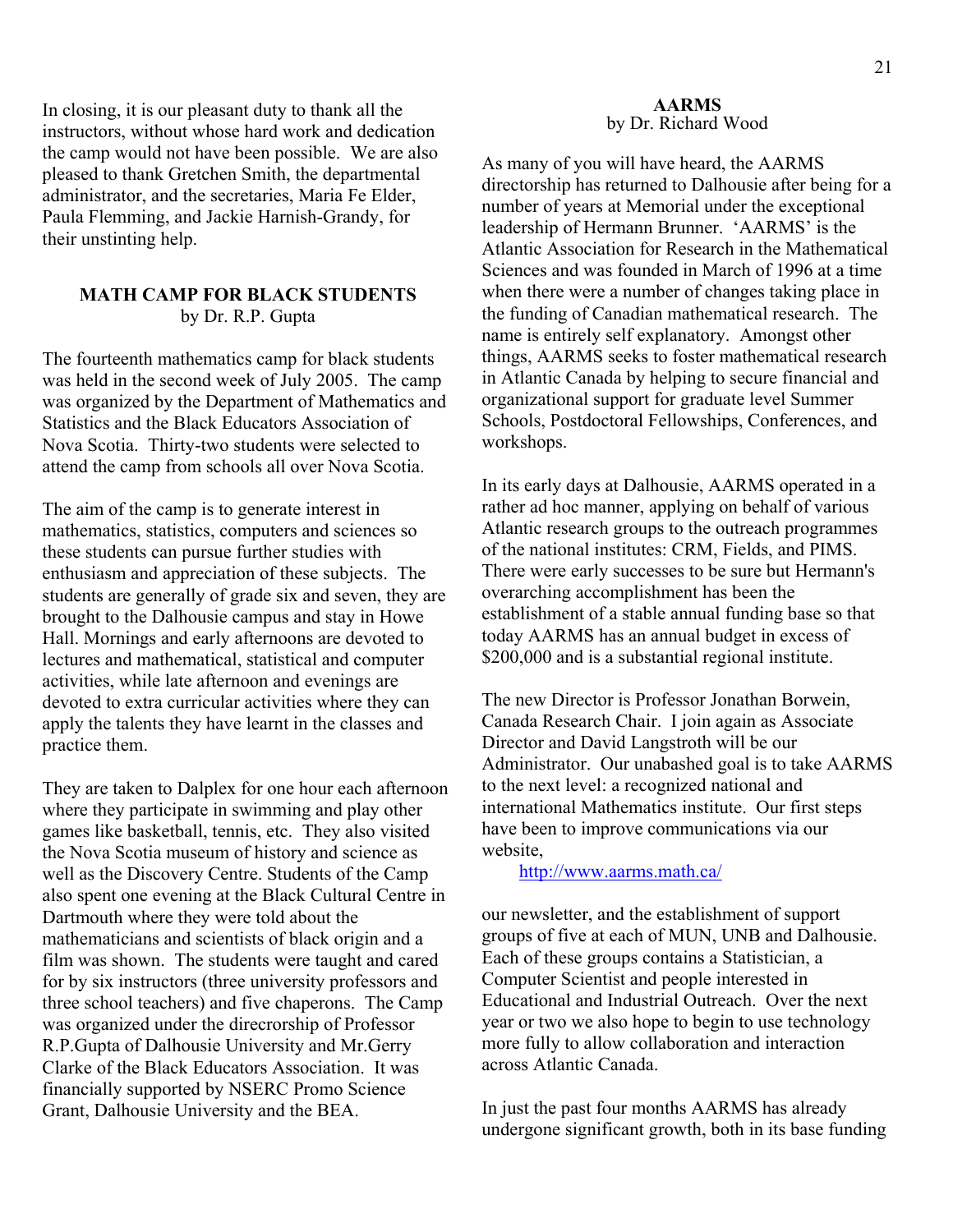levels and list of sustaining universities. We have already held the 'Atlantic Analysis Days' January 20- 21 and 'The East Coast Combinatorics Conference' April 01-02. If you would like to be involved, please contact us by way of the directions at our website.

#### **AARMS SUMMER SCHOOL**

by Drs. Tony Thompson, Renzo Piccinini, Summer School Directors.

The fourth Atlantic Association for the Mathematical Sciences (AARMS) summer school took place at Dalhousie University from Sunday, July 17 to Saturday August 13, 2005. As usual, four courses were offered. These were:

Convexity and Fixed Point Algorithms in Hilbert Space. This was taught by Heinz Bauschke of the University of Guelph (he has since moved to the University of British Columbia at Kelowna).

Integral Geometry of Convex Bodies and Polyhedra. This was taught by Daniel Klain of the University of Massachusetts at Lowell.

The Mathematics of Finance. This was taught by Wolfgang Runggaldier of the University of Padova, Italy.

Mathematical Statistics. This was taught by Bruce Smith of Dalhousie University.

The students came from a wide variety of places and, consequently, had a wide variety of backgrounds. In total there were 39 students from outside Dalhousie and 4 of our own students. Eight different countries were represented by the student body.

There were a number of social activities in connection with the summer school. There was a reception on the first Sunday evening at which we all (students, instructors and directors) met for the first time. We were glad to have the Director of AARMS and the Vice-President Academic of Dalhousie also at that reception. The next day there was a pizza lunch partially funded by the Canadian Math Society Undergraduate Student Committee. In the middle of the programme there was an organized bus trip to

Lunenburg with a dinner that was partially funded by Clearwater Fine Foods.

Judging from the reactions of students and instructors, the summer school was successful and an enjoyable experience for everyone. Certainly, I found it extremely stimulating to have such a keen and active group of students on campus for the month.

Following that successful programme we are quite excited about the line-up of courses and instructors for this coming summer.

As usual, there will be four, beginning-graduate-level courses. These are: *Elliptic Curve Cryptography* given by Mark Bauer of the University of Calgary; *Massive Networks and Internet Mathematics* given by Anthony Bonato from Wilfrid Laurier University; *Introduction to Algebraic Geometry* given by Rick Miranda from Colorado State University; and *Introduction to Wavelet Theory and Numerical Applications* given by Anita Tabacco from Politecnico di Torino.

Most of the students have now been selected and, again, it looks like a very interesting and exciting group of international students.

#### **D-DRIVE HAD A BUSY YEAR**



The Dalhousie Distributed Research Institute and Virtual Environment (D-Drive), under the direction of Jonathan Borwein, has had a busy year. We have hosted numerous activities which involved distributed collaboration where colleagues and partners were located in distant locations; we have been consulted by the

Canadian Forces on this technology in order that they may implement a similar communications facility in Kandahar; we have sponsored research into mathematical and technological questions and we have ordered a large computer cluster for mathematical computation which will fulfill part of Dalhousie's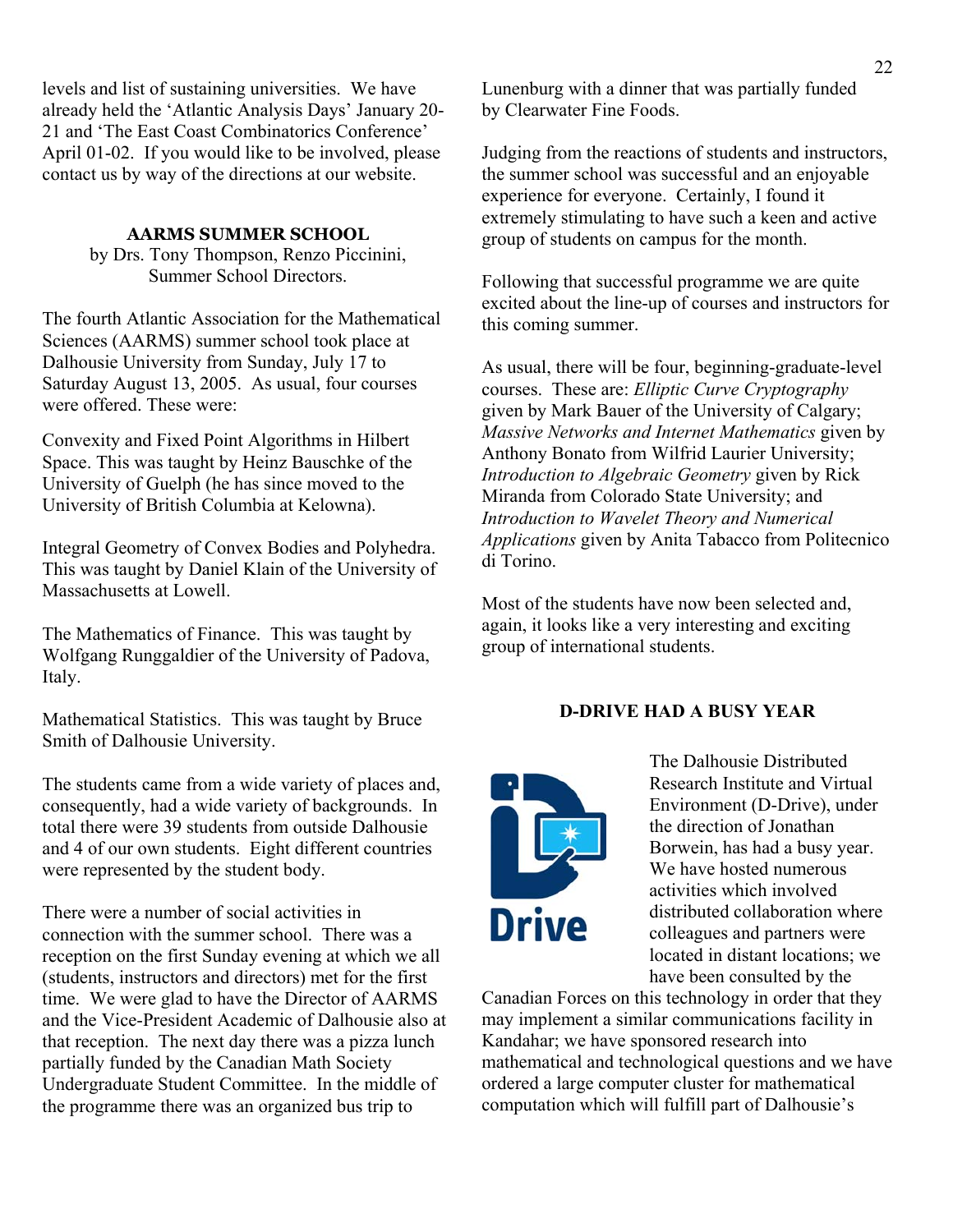obligations as a member of ACEnet. Here are a few highlights:

One of the highlights has been our bi-weekly "Coast to Coast" Seminar Series which has included some very

high quality presentations in Mathematics and Computer Science from both sides of Canada. A day long miniconference on Mathematical



Computation is planned for August  $5<sup>th</sup>$ , 2006. http://projects.cs.dal.ca/ddrive/seminars/index.shtml

In January, as part of the AARMS Atlantic Analysis Days, D-Drive enabled three of the presentations to be given from distant locations. Peter Borwein spoke from BC and Jim Zhu and Gabor Pataki delivered their talks from Western Michigan and UNC Chapel Hill.

On the research front we completed a successful MITACS internship with MathResources Inc as our industrial partner. Peter Dobcsanyi and Lingyun Ye developed protocols for communication between handheld devices which will enable math teachers to co-ordinate individual and group work for their pupils. The success of the first internship has led to a second internship which is in progress at the moment.

A third highlight of our year is the ongoing project to evaluate and write a report on the usability of the prototype *Online Digital Library of Mathematical Functions*. This is the digital version of the bestselling mathematical reference book and is the creation of the National Institute of Standards and Technology in the United States http://dlmf.nist.gov/ .

One final highlight of our year was our work on the MediaLightPaths Project, a CANARIE sponsored endeavour between six universities to implement a system for dedicating optical fibre pathways between endpoints. The result of this is the unprecedented ability to guarantee a given amount of bandwidth from point to point across the internet, regardless of other traffic, for the delivery of scientific applications which have high bandwidth requirements.

D-Drive continues to grow and develop. Our doors are always open to visitors or colleagues who might have a use for our technology or expertise. Visit our website, or drop by sometime to see what we can do for you. www.cs.dal.ca/ddrive

#### **GRADUATE STUDENT SEMINAR**  Joshua MacArthur Chair, Graduate Student Seminar Vice President, Graduate Student Society

The Graduate Student Seminar has continued to give both mathematics and statistics graduate students the opportunity to share their research and academic interests with the department. The seminar has proved to be an excellent avenue for the students to gain vital experience in giving the seminars; as well for the society to gain experience in organizing these events.

However, the seminars are not exclusively for graduate students. The experience and expertise provided by participating faculty members, postdoctoral fellows and the occasional visitor has been much appreciated in this ongoing series.

In a final note, the Graduate Society continues to maintain a website initiated by Jin Yue last year. The website keeps a record of the names of those who have given talks in the Graduate Seminars as well as their titles and abstracts. The site is located at:

http://www.mathstat.dal.ca/~msgrads/seminar

The Graduate Student Society would like to thank everyone that has participated in the seminars. Please find a list of the speakers and the title of their talks for the 2005-2006 academic year below:

#### **Fall 2005**

John Rumsey, *An Eigenvalue Problem*, October 19, 2005.

Eva Curry, *Uncertainty Principles*, November 2, 2005.

Matthew Spencer, *Reconstructing Evolutionary History from Presence and Absence of Genes*, November 16, 2005.

Margaret-Ellen Messinger, *The Firefighting Problem*, November 30, 2005.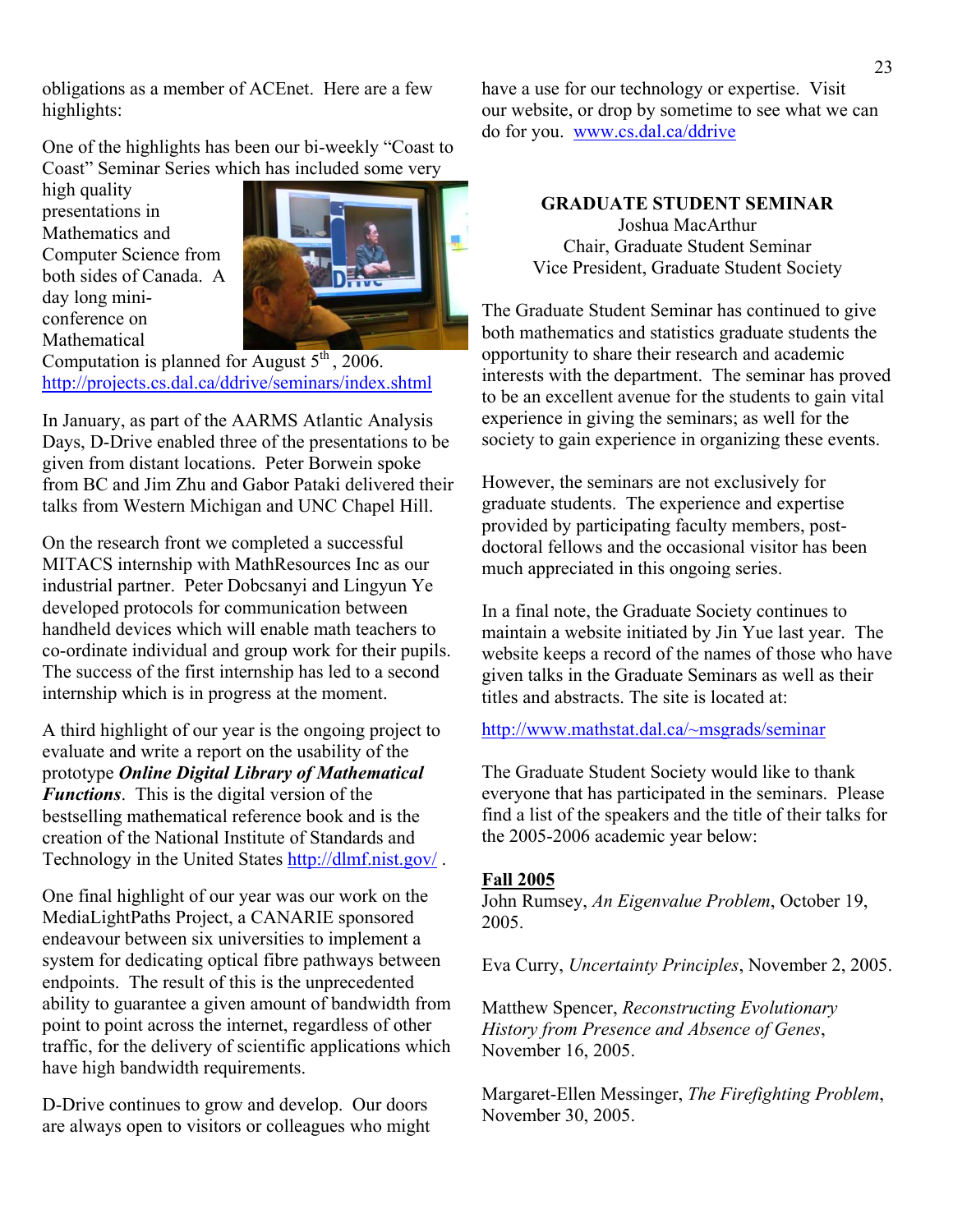#### **Winter 2006**

Peter Selinger, *Combinators and fixpoints*, January 16, 2006.

Herre Wiersma, *Asplund Decompositions of Monotone Operators*, January 20, 2006.

Keith Johnson, *Integer Valued Polynomials*, February 13, 2006.

Andrew Hoefel, *Betti numbers of edge ideals,* March 6, 2006.

Rebecca White, *LaTeX*, March 13, 2006.

Mehrangiz (Ozy) Naghibi, *Spike Pinning for the Gierer-Meinhardt Model*, March 20, 2006.

Vaneeta Grover, *Some applications of Statistical Methodology to real life data*, March 27, 2006.

### **APPLIED & COMPUTATIONAL MATHEMATICS SEMINAR**

by Dr. John Clements

#### **2005**

Sept. 30/05: *Problems with von Neumann's Theory*: Modelling Empirical Systems and the Reconstruction of the Mathematical Foundations of the Social Sciences, Jonathan Barzilai, Industrial Engineering, Dalhousie University.

Oct. 14/05: *Radial Basis Functions in Approximate Dynamic Program*ming, Eldon Industrial Engineering, Dalhousie University.

Oct. 28/05: *Computational Mathematical Lists and Challenges*, Jonathan M. Borwein, FRSC Canada Research Chair in IT, Faculty of Computer Science, Dalhousie.

Nov. 18/05: *Applicable differential geometry: differential invariants and image recognition*, Roman Smirnov, Dalhousie University.

Dec. 2/05: *A Convex Analysis Approach to Limits of Performance in Control*, Andrew Eberhard, RMIT University. Melbourne, Australia.

#### **2006**

Jan. 13/06: *Wavelet Denoising Weak Biosignals*, Josh MacArthur, Dalhousie.

Jan. 27/05: *A 2-Morphogen Model with Activation and Cross Inhibition*, David Iron, Dalhousie University.

Feb. 10/06: *Self-replication of mesa-type patterns in reaction-diffusion systems*, Theodore Kolokolnikov, Dalhousie University.

 Mar. 17/06: *Algorithms for Computing Bi-diagonal Representations of Matrix-Exponential Distributions*, Qi-Ming HE, Industrial Engineering, Dalhousie

Mar. 31/06: *A hybrid model for propagation of activation in human cardiac tissue*, Jeff Praught, Dalhousie University

April 7/06: *Statistical Estimation for Nonlinear Stochastic Dynamic Systems*, Michael Dowd, Dalhousie University

#### **HONOURS SEMINARS** by Dr. Robert Paré

Bob Pare: *Reflections on Duality*

John Clements: *A look at some of the basic tools required by mathematicians when solving real world problems: a specific application of mathematics to medicine*

Keith Johnson: *What algebra is good for*

Francisco Marmolejo: *A subjective view of objective number theory* 

Tony Thompson: *Mahler's inequality/conjecture*

Gillman Payette: *Compactness and Modal Logic*

Karl Dilcher: *Some small talk on large primes*

Jeff Egger: *Lying about Lie theory*

David Iron: *Pattern formation in biology and differential equations*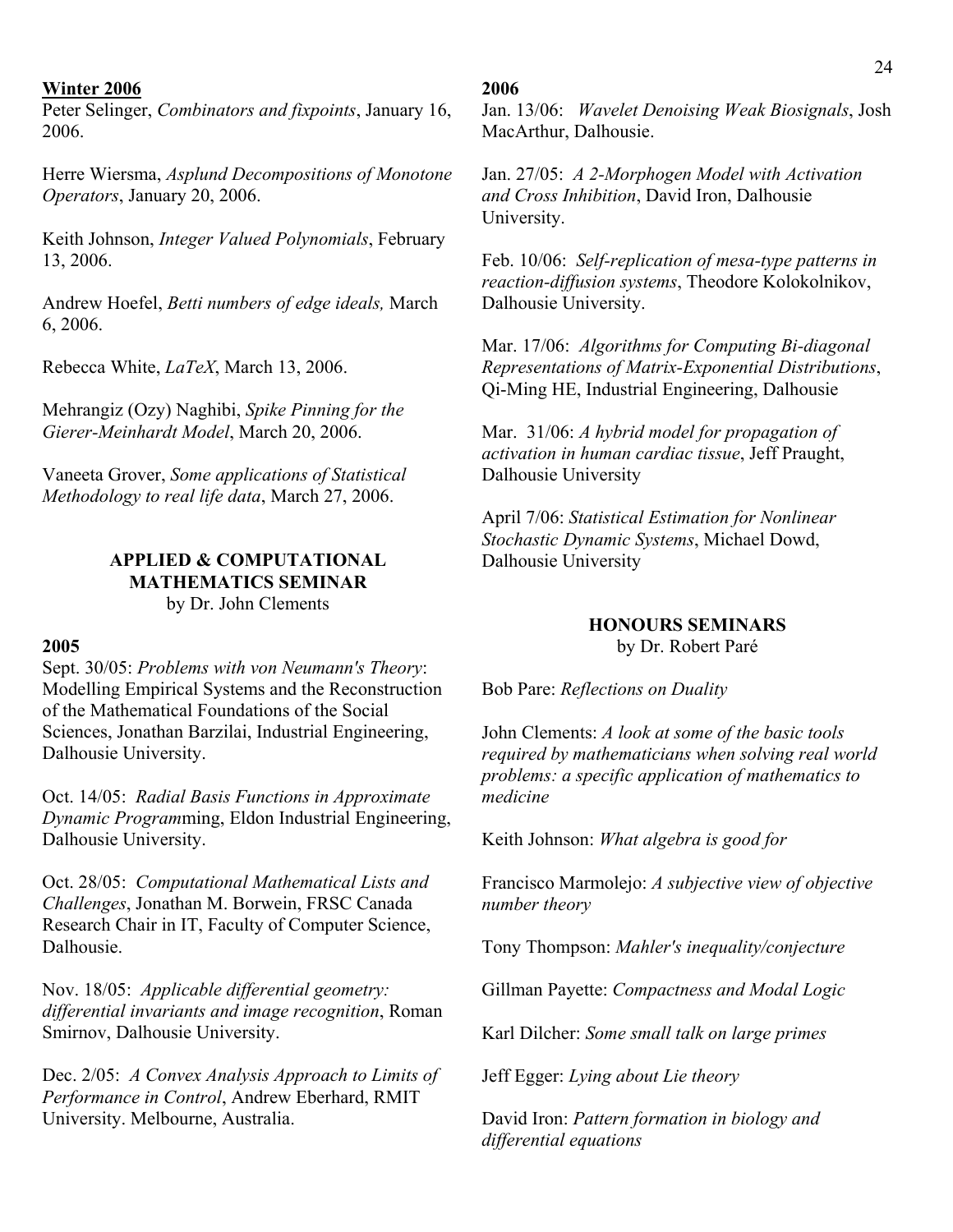Roman Smirnov: *Felix Klein: the legacy of the Erlangen program*

Rob Milson*: Equations and symmetry*

S Swaminathan: *The Fundamental Theorem of Algebra* 

C.C.A. Sastri: *How Many Words did Shakespeare Know?* 

Pat Keast: *A Tale of Two Transformations*

Micah McCurdy: *Taking Monoids Seriously*

Rachael Manion: *The Singular Story of Orbifolds: An Introduction to 2-orbifolds* 

Dave McNutt: *Points on Elliptic Curves - Counting and Group Structure*

Travis Squires: *Is there a set with -3 elements?*

Matt Lewis: *Geometry ``a la Cartan'' and its applications*

Sanga Han: *Undecidability - Godel's Theorem and its Implications*

Stephen Chisholm: *Chromatic Polynomials: An Investagation of Critical Points*

Sarah Chisholm: *What's your PIN? Confessions of a Crypto-cryptographer*

#### **MATHEMATICS COLLOQUIUM**  by Dr. Roman Smirnov

The Mathematics Colloquium series offers a dynamic forum for research and scholarly discussion in the field of mathematics. One of its goals is to strengthen the synergy between different research groups in the department. The Mathematics Colloquium program was especially active in Academic Year 2005-06, consisting of 23 talks given by outside invited speakers as well as Dalhousie Faculty. Among the invited speakers were such distinguished scholars of highest international reputation as Karl Hofmann

(Tulane University and Darmstadt Technical University) and Pavel Winternitz (University of Montreal and CRM), former graduates of the department, Colin Ingalls (UNB) and Rong Wang (Saskatchewan). The new Faculty, Sara Faridi, David Iron, Theodore Kolokolnikov and Peter Selinger who joined the department in the course of the last two years also contributed strongly to the success of the Mathematics Colloquium by giving talks in their respective areas of research. The following is a list of speakers, their affiliations and the titles of their talks. Local hosts are given in parenthesis.

September 12, 2005, Jung-Jo Lee (Smirnov), Queen's University: *Dirichlet Series and Hyperelliptic Curves.* 

September 26, 2005, Jim MacDougall (Dilcher), University of Newcastle, Australia: *Rational and Heron Tetrahedra.* 

October 3, 2005, Will Traves (Faridi), US Naval Academy and University of Maryland: *Counting Conics.* 

October 17, 2005, Arnold Mitniski (Taylor), Dalhousie University: *Human Aging: Phenomenology and the Prospects for Mathematical Modeling*.

October 20, 2005, David Gomez-Ullate (Milson), Universitat Polytecnica de Catalunya: *An integrable dynamical system with sensitive dependence on initial conditions.* 

October 24, 2005, Massimo Caboara (Faridi), University of Pisa: *Linear System Over k[x1, ,…, xn].*

October 31, 2005, Pavel Winternitz (Milson), University of Montreal and CRM: *Symmetries of Linear and Nonlinear Difference Systems*.

November 7, 2005, Gavin Seal (Pare), McGill: *A Categorical Introduction to Convergence Theory*.

November 14, 2005, Rong Wang (Keast), University of Saskatchewan: *Linear Stability Analysis for Explicit Runge-Kutta Time Integration with Finite Difference Spatial Discretization*.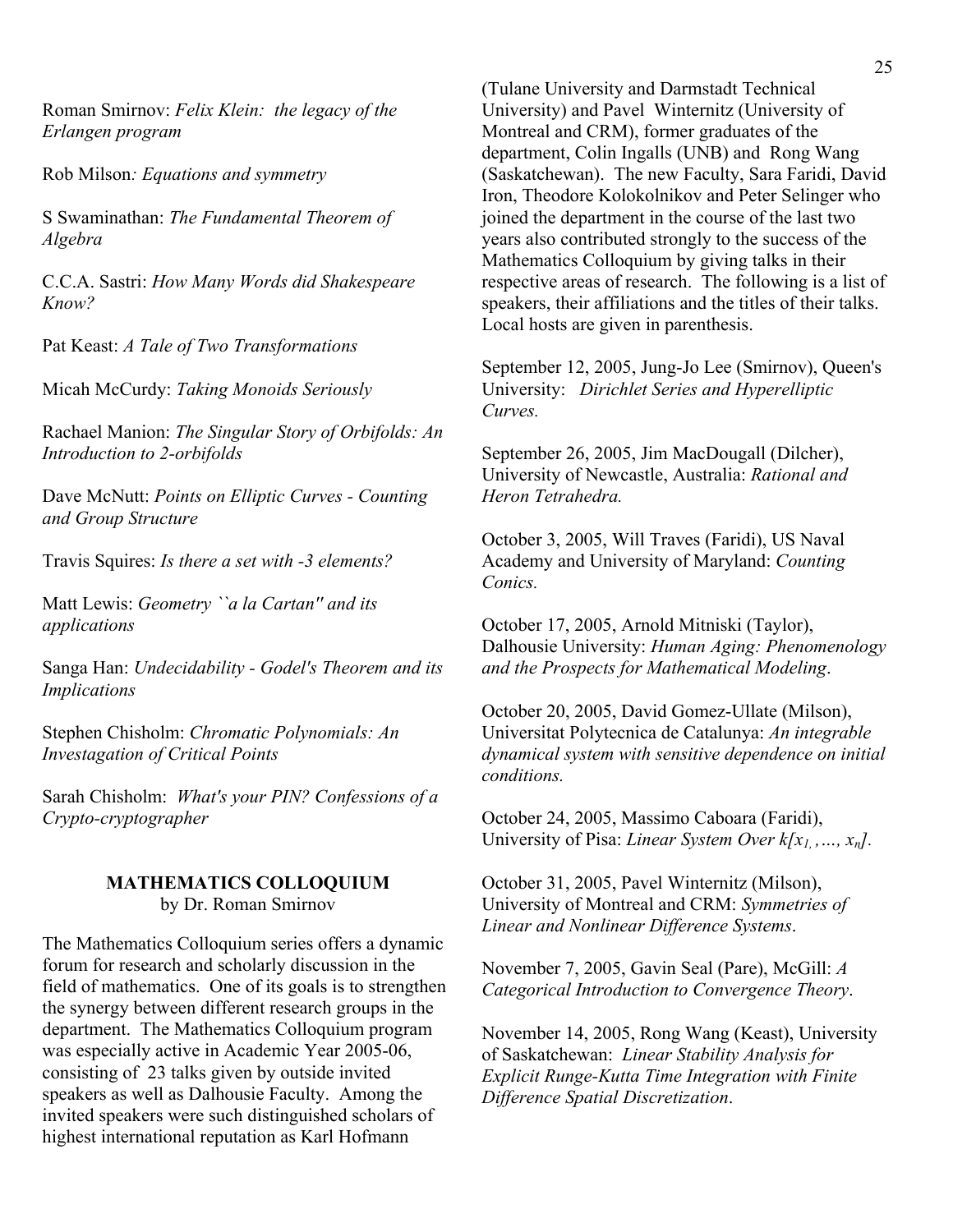November 21, 2005, Alexander Ioffe (Borwein), Technion: *Variational Problems with Finite Dimensional Duals*.

November 28, 2005, Lorenzo Fatibene (Smirnov), University of Turin: *Gauge Theories vs Differential Geometry.* 

December 5, 2005, Andrew Eberhard (Borwein), RMIT University: *Applications of Nonsmooth Analysis to the Derivations of Comparison Principles*.

January 30, 2006, Pawel Pralat (Janssen), University of Waterloo: *Probabilistic Models for the Web Graph*.

February 9, 2006, Theodore Kolokolnikov (Smirnov), Dalhousie: *Coarsening and Self-Replication of Patterns in Reaction-Diffusion Systems*.

February 13, 2006, Nataliya Ivanova (Smirnov), UBC: *Symmetry Methods of Nonlinear Differential Equations.*

February 27, 2006, David Iron (Smirnov), Dalhousie: *Spike Dynamics for a Nonlocal Partial Differential Equatio in n Dimensions*.

March 2, 2006, Grzegorz Sojka (Pronk): *Selected Subjects in Geometric Tomography.* 

March 6, 2006, Sergey Sadov (Smirnov), Memorial University: *Is Elementary Geometry Trivial for Mathematicians*?

March 9, 2006, Colin Ingalls (Wood), UNB: *Classifying Noncommutative Surfaces*.

March 13, 2006, Karl Hofmann (Taylor), Tulane University and Darmstadt Technical University: *The Lie Theory of Pro-Lie Groups.* 

March 20, 2006, Richard Laugesen (Taylor), University of Illinois at Urbana-Champaign: *Wavelets, and Related Affine Systems.* 

April 3, 2006, Peter Selinger (Smirnov), Dalhousie: *Mathematical Models of Quantum Computing.* 

April 10, 2006, Sara Faridi (Smirnov), Dalhousie: *On Conjugacy Classes of Nilpotent Matrices.* 

#### **THE STATISTICS COLLOQUIUM** by Dr. Hong Gu

In the past year, the statistics colloquium has continued to perform as an important stimulation to the research within the statistics division although a smaller number of talks have been scheduled. A list of the talks from May. 2005 to Apr. 2006 in the statistics colloquia is given below. A Statistics Colloquium website can be accessed via the following link: http://www.mathstat.dal.ca/seminars.html

Aug. 4, 2005, Eva Cantoni, Department of Econometrics, University of Geneva. *Variable selection techniques for marginal longitudinal models.*

Aug. 11, 2005, Olivier Renaud, Methodology and Data Analysis, Section of Psychology, University of Geneva. *Simultaneous tests in the Time-Frequency Plane for Electroencephalogram signals.* 

Oct. 6, 2005, Arnold Mitnitski, Faculties of Medicine & Computer Science, Dalhousie University, *How many variables should be included in multivariable models*?

Oct. 23,2005, Michele Millar,Dept. of Math. & Stat., Dalhousie University, *Breeding Value Estimation and Biodiversity Considerations in Forest Genetics* 

Nov. 3, 2005, David Hamilton, Dept. of Math. & Stat., Dalhousie University. *Inferences for a standardized composite measure of linkage disequilibrium.* 

Nov. 17, 2005, Jonathan Taylor, Stanford University. *Tail strength of a dataset*.

Feb. 2, 2006, *Christopher Field*, Dalhousie University, Halifax, Canada. *Wandering and Outlying Birds: A Statistical Analysis.*

Apr. 6, 2006, *Ian D. Jonsen*, Department of Biology, Dalhousie University, Halifax, Nova Scotia, Canada. *Robust state-space modeling of Leatherback turtle movement*.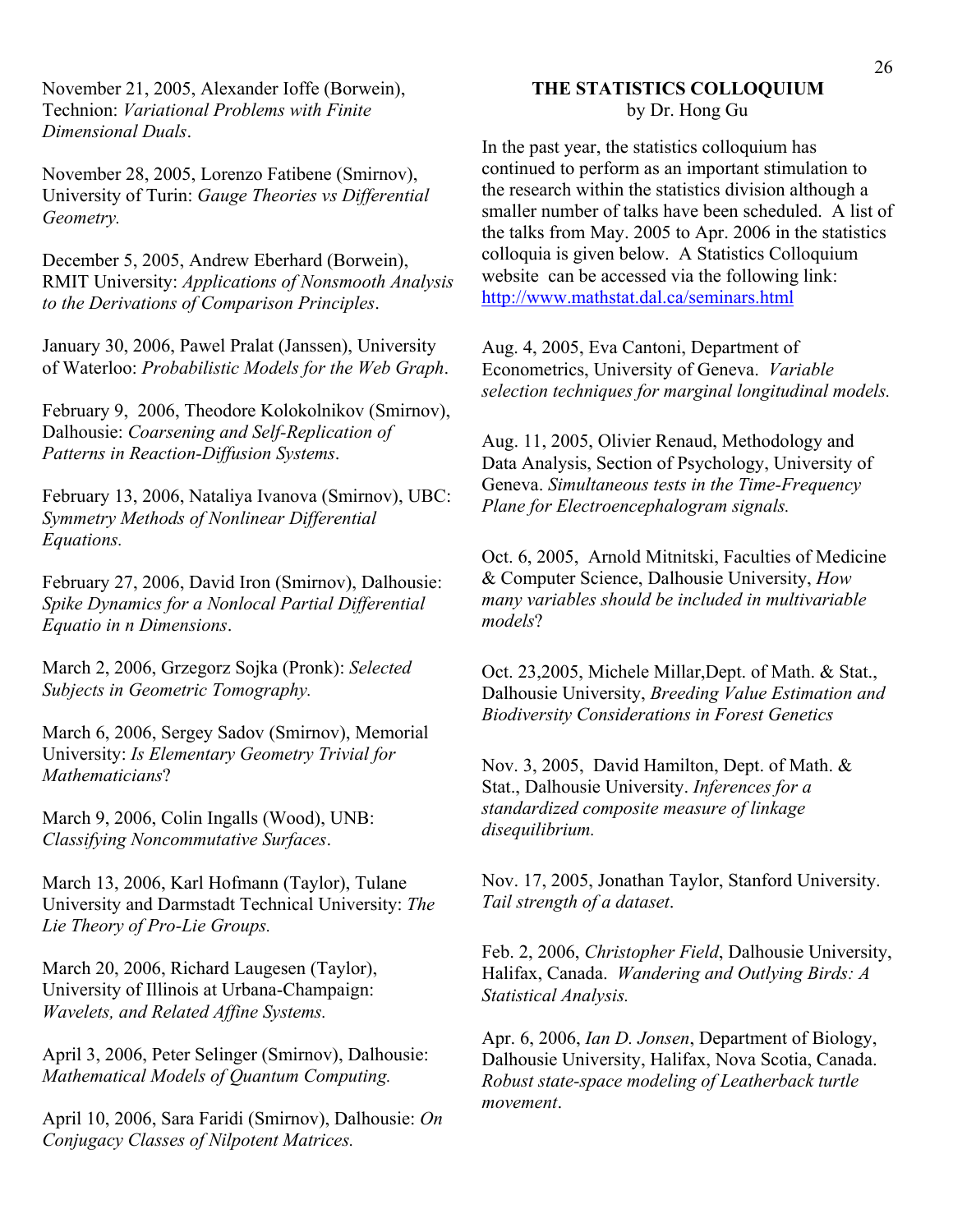#### Edited by Dr. S. Swaminathan

#### **A. Think Of A Number**

"Think of a two-digit number."

"Right."

"Call it AB for the moment. Now think of a one-digit number (not 0)."

"Right."

"Call it C. Does  $AB + C$  make a two-digit number?" "Yes, it does."

"Call that one DE. Now write down the five-digit

number ABCDE and divide it by 581. What do you get?"

"Well, AB was 45, C was 6 and so DE was 51. So my answer is 78.573149 or thereabouts."

"Bad luck! If it had come out as a whole number, I would have paid for the drinks."

What whole number would have done the trick?

#### **B. Puzzles**

- 1. How is your visualization of the continents? Put these four cities in order, South to North: Halifax (N.S.), Tokyo (Japan), Venice (Italy), Algiers (Algeria).
- 2. An odd number of soldiers are stationed in a field, in such a way that all the pairwise distances are distinct. Each soldier is told to keep an eye on the nearest other soldier.

Show that at least one soldier is not being watched.

## **C. A Cross Number**

| (There are no 0's) |  |
|--------------------|--|

- Across 1. Each digit is odd and is greater than the one before.
	- 4. The digits are all different and this is a multiple of the number which is 3 greater than 1 down. Even when reversed.
	- 5. A perfect cube.
- Down 1. 17 goes into this.
	- 2. A multiple of 1 down.
	- 3. Each digit is odd and is less than the one before.

One clue is incorrect. With which digit should each square be filled?

> **ANSWERS TO THE BRAIN TEASERS will be posted on the department website:**  *www.mathstat.dal.ca.*

#### **CHASE REPORT**

Department of Mathematics & Statistics, gretchen@mscs.dal.ca Patrick Keast, Chair Dalhousie University. Phone: (902) 494-2572 Bruce Smith, Statistics Director

for future issues. Ed Susko, Statistics Graduate Coordinator

Is published for alumni and friends of the **Editor**: Gretchen Smith, Administrator **Department of Mathematics and Statistics** Fax: (902) 494-5130 Jeannette Janssen, Mathematics Director We welcome your suggestions and comments Keith Johnson, Mathematics Graduate Coordinator